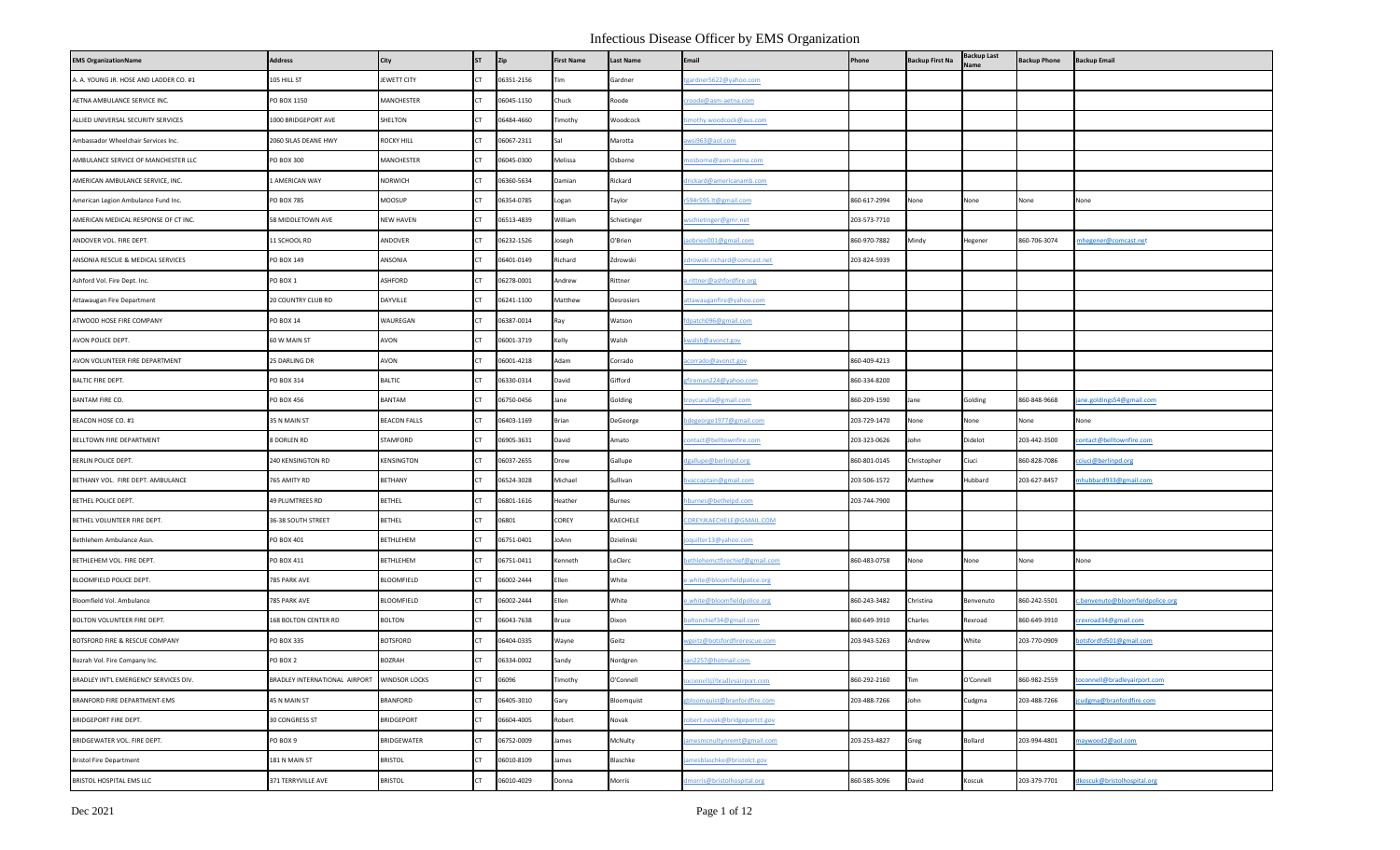| <b>EMS OrganizationName</b>                  | <b>Address</b>                        | City                   | <b>ST</b> | Zip        | <b>First Name</b> | <b>Last Name</b> | Email                             | Phone        | <b>Backup First Na</b> | Backup Last    | <b>Backup Phone</b> | <b>Backup Email</b>             |
|----------------------------------------------|---------------------------------------|------------------------|-----------|------------|-------------------|------------------|-----------------------------------|--------------|------------------------|----------------|---------------------|---------------------------------|
| BRISTOL POLICE DEPARTMENT                    | 131 N MAIN ST                         | <b>BRISTOL</b>         | CT.       | 06010-8123 | Jason             | Warner           | sonwarner@bristolct.gov           | 860-584-3070 | Stephen                | <b>Tavares</b> | 860-584-3092        | tephentavares@bristolct.gov     |
| Broad Brook Vol. Fire Dept.                  | 125 MAIN ST                           | <b>BROAD BROOK</b>     | <b>CT</b> | 06016-9754 | lames             | Bancroft         | bbfdchiefs@gmail.com              |              |                        |                |                     |                                 |
| BROOKFIELD VOL. FIRE CO.                     | PO BOX 5111                           | <b>BROOKFIELD</b>      | CT.       | 06804-5111 | Jerry             | Myers            | mtp118@aol.com                    | 203-994-9777 | Eric                   | Sullender      | 503-704-4777        | eric@esullender.com             |
| <b>Bungay Fire Brigade</b>                   | 1256 ROUTE 171                        | WEST WOODSTOCK         | CT.       | 06281-2139 | David             | Elliott          | Daveee116@gmail.com               |              |                        |                |                     |                                 |
| BURLINGTON POLICE DEPT.                      | 200 SPIELMAN HWY                      | <b>BURLINGTON</b>      | CT.       | 06013-1735 | Robert            | Russell          | ussell.r@burlingtonct.us          |              |                        |                |                     |                                 |
| <b>BURLINGTON VOL FIRE DEPT</b>              | PO BOX 1285                           | <b>BURLINGTON</b>      | CT.       | 06013-0285 | Jeff              | Bond             | j007@att.net                      | 860-606-0643 | Todd                   | ensen          | 360-508-4690        | odd@burlingtonfirect.com        |
| Canterbury Vol. Fire Co.                     | PO BOX 293                            | CANTERBURY             | <b>CT</b> | 06331-0293 | Raymond           | McGillivray      | anterburyems@yahoo.com            | 401-255-8538 | Cory                   | Kasacek        | 860-546-9807        | canterburyfd@gmail.com          |
| CANTON POLICE DEPARTMENT                     | 45 RIVER RD                           | COLLINSVILLE           | CT.       | 06019-3174 | Richard           | Kamin            | camin@uchc.edu                    |              |                        |                |                     |                                 |
| CENTER GROTON FIRE DISTRICT                  | 163 CANDLEWOOD RD                     | <b>GROTON</b>          | CT.       | 06340-2707 | Derek             | Fauntleroy       | hief@centergrotonfire.org         | 860-941-5933 | Nathan                 | Shank          | 17-875-7310         | n.shank@live.com                |
| Central CT State University Police           | 1615 STANLEY ST                       | <b>NEW BRITAIN</b>     | <b>CT</b> | 06050-2439 | Karen             | Misbach          | re@ccsu.edu                       | 860-832-2386 | None                   | None           | None                | None                            |
| CENTRAL VILLAGE FIRE COMPANY #1              | <b>PO BOX 355</b>                     | <b>CENTRAL VILLAGE</b> |           | 06332-0355 | Mark              | Nadeau           | entralvillage@snet.net            | 860-917-8538 |                        |                |                     |                                 |
| CHAPLIN VOLUNTEER FIRE DEPARTMENT            | PO BOX 16                             | CHAPLIN                | <b>CT</b> | 06235-0016 | Bob               | Williamson       | obwill1@charter.net               | 860-428-4689 | Joe                    | Pinto          | 860-933-4875        | oepinto2@charter.net            |
| Chester Hose Company                         | PO BOX 214                            | CHESTER                | <b>CT</b> | 06412-0214 | James             | Grzybowski       | hc7@snet.et                       | 860-790-5159 | Geoffrey               | Vincelette     | 203-464-5815        | inceletteg@gmail.com            |
| CHESTERFIELD FIRE CO. INC.                   | 1606 HARTFORD NEW LONDON TPKE OAKDALE |                        |           | 06370-1715 | Linda             | McDougal         | mtlinda@sbcglobal.net             |              |                        |                |                     |                                 |
| CITY OF GROTON FIRE DEPARTMENT               | 140 BROAD ST                          | GROTON                 | <b>CT</b> | 06340-3659 | Robert            | Tompkins         | ompkinsr@cityofgroton-CT.gov      | 860-885-9541 | Ted                    | Sargent        | 860-287-5761        | argentt@cityofgroton-ct.gov     |
| CITY OF GROTON POLICE DEPARTMENT             | 295 MERIDIAN ST                       | <b>GROTON</b>          | <b>CT</b> | 06340-4012 | Jason             | Brucker          | ruckerj@cityofgroton-ct.gov       |              |                        |                |                     |                                 |
| CITY OF WEST HAVEN FIRE DEPARTMENT ALLINGTOW | PO BOX 26095                          | <b>WEST HAVEN</b>      | <b>CT</b> | 06516-8095 | Michael           | Espposito        | nesposito@cityofwesthavenfd.org   | 203-214-8775 | Seth                   | Roberts        | 203-9373710         | sroberts@westhavenfiredept.com  |
| CLINTON POLICE DEPARTMENT                    | 170 E MAIN ST                         | <b>CLINTON</b>         | <b>CT</b> | 06413-2116 | Joseph            | Flynn            | flynn@clintonct.org               |              |                        |                |                     |                                 |
| CLINTON VOL. FIRE DEPARTMENT                 | 35 E MAIN ST                          | <b>CLINTON</b>         |           | 06413-2049 | Jason             | Lewellyn         | ewellyn.jason@gmail.com           | 860-227-6653 | Nancy Mathiason        |                | 860-669-8131        | mathiason@clintonct.org         |
| COLCHESTER HAYWARD VOL. FIRE DEPARTMENT      | 52 OLD HARTFORD RD                    | COLCHESTER             | <b>CT</b> | 06415-2736 | Audrie            | Babineau         | cems@colchesterct.gov             | 860-623-0507 | None                   | None           | 860-537-2512        | iredepartmentf@colchesterct.gov |
| COLEBROOK VOLUNTEER FIRE DEPARTMENT          | 300 COLEBROOK RIVER RD                | COLEBROOK              |           | 06021-7046 | Todd              | Hiller           | oddwhiller@gmail.com              |              |                        |                |                     |                                 |
| COLUMBIA VOL. FIRE DEPT.                     | <b>PO BOX 26</b>                      | COLUMBIA               | CT.       | 06237-0026 | Scott             | Haddad           | naddad@columbiafire5.org          | 860-250-8174 | Jerry                  | lames          | 860-228-9602        | James@Columbiafire5.org         |
| COMMUNITY FIRE CO.                           | <b>PO BOX 874</b>                     | NORTH GROSVENORD       |           | 06255-0874 | Joshua            | Kusek            | fp85663@gmail.com                 | 860-576-5954 | Audrey                 | Witkowski      | 860-634-0532        | ommAmbBilling@gmail.com         |
| CONNECTICUT FIRE ACADEMY (MERIDEN)           |                                       |                        |           |            | Eric B.           | Munsell          | eric.munsell@ct.gov               | 860-627-6363 |                        |                |                     |                                 |
| CONNECTICUT FIRE ACADEMY (WINDSOR LOCKS)     | 34 PERIMETER RD                       | <b>WINDSOR LOCKS</b>   | CT.       | 06096-1069 | Eric B.           | Munsell          | ric.munsell@ct.gov                | 860-627-6363 | Carol                  | Stiles         | 860-264-9273        | carol.stiles@ct.gov             |
| Connecticut State Capitol Police             | 300 CAPITOL AVE                       | <b>HARTFORD</b>        |           | 06106-1553 | James             | Giansanti        | ames.giansanti@cga.ct.gov         |              |                        |                |                     |                                 |
| CONNECTICUT STATE POLICE EMERG. SVS. UNIT    | 47 MILL HILL RD                       | COLCHESTER             | CT.       | 06415-1638 | Kevin             | Connolly         | evin.connolly@ct.gov              |              |                        |                |                     |                                 |
| CORNWALL VOL. FIRE DEPT.                     | PO BOX 181                            | <b>WEST CORNWALL</b>   |           | 06796-0181 | Joyce             | Hart             | mscaptaincornwall@gmail.com       | 860-672-0247 | Jayne                  | Ridgeway       | 860-672-5880        | 142 jayner@gmail.com            |
| CROMWELL FIRE DEPT.                          | 82 COURT ST                           | CROMWELL               |           | 06416-1621 | Chip              | Darius           | dariius@cromwellfd.com            | 860-978-9899 | Rob                    | Ferone         | 860-209-2713        | rferone@comwellfd.com           |
| CROMWELL POLICE DEPARTMENT                   | 5 WEST ST                             | CROMWELL               | <b>CT</b> | 06416-2123 | Fred              | Sifodaskalakis   | apt.sifodaskalakis@cromwellpd.com | 860-635-7844 |                        |                |                     |                                 |
| CRYSTAL LAKE FIRE DEPARTMENT                 | 316 SANDY BEACH RD                    | ELLINGTON              | <b>CT</b> | 06029-3046 | Robert            | Edwards          | obertedwards1005@gmail.com        | 860-209-0648 | None                   | None           | None                | None                            |
| DANBURY EMS/DIV. OF DANBURY FIRE DEPT.       | 19 NEW ST                             | DANBURY                | CT.       | 06810-6511 | Rey               | Rodriguez        | .rodriguez@danbury-ct.gov         | 203-948-8259 | None                   | None           | None                | None                            |
| DANIELSON FIRE DEPARTMENT                    | 47 ACADEMY ST                         | DANIELSON              | <b>CT</b> | 06239-2902 | Ryan              | Kelleher         | yan@danielsonfire.com             | 860-942-4268 | Jason                  | Burgess        | 860-617-5597        | ason.burgess61@gmail.com        |
| DARIEN EMS - POST 53 INC.                    | PO BOX 2066                           | DARIEN                 | <b>CT</b> | 06820-0066 | Katherine         | Mancini          | catmancini@aol.com                |              |                        |                |                     |                                 |
| DARIEN POLICE DEPARTMENT                     | 25 HECKER AVE                         | DARIEN                 | CT.       | 06820-5308 | Robert            | Shreders         | shreders@darienct.gov             |              |                        |                |                     |                                 |
| DAYVILLE FIRE CO.                            | 465 HARTFORD PIKE                     | DAYVILLE               | CT.       | 06241-2118 | Irving            | Buchbinder       | nedicaldfc@gmail.com              |              |                        |                |                     |                                 |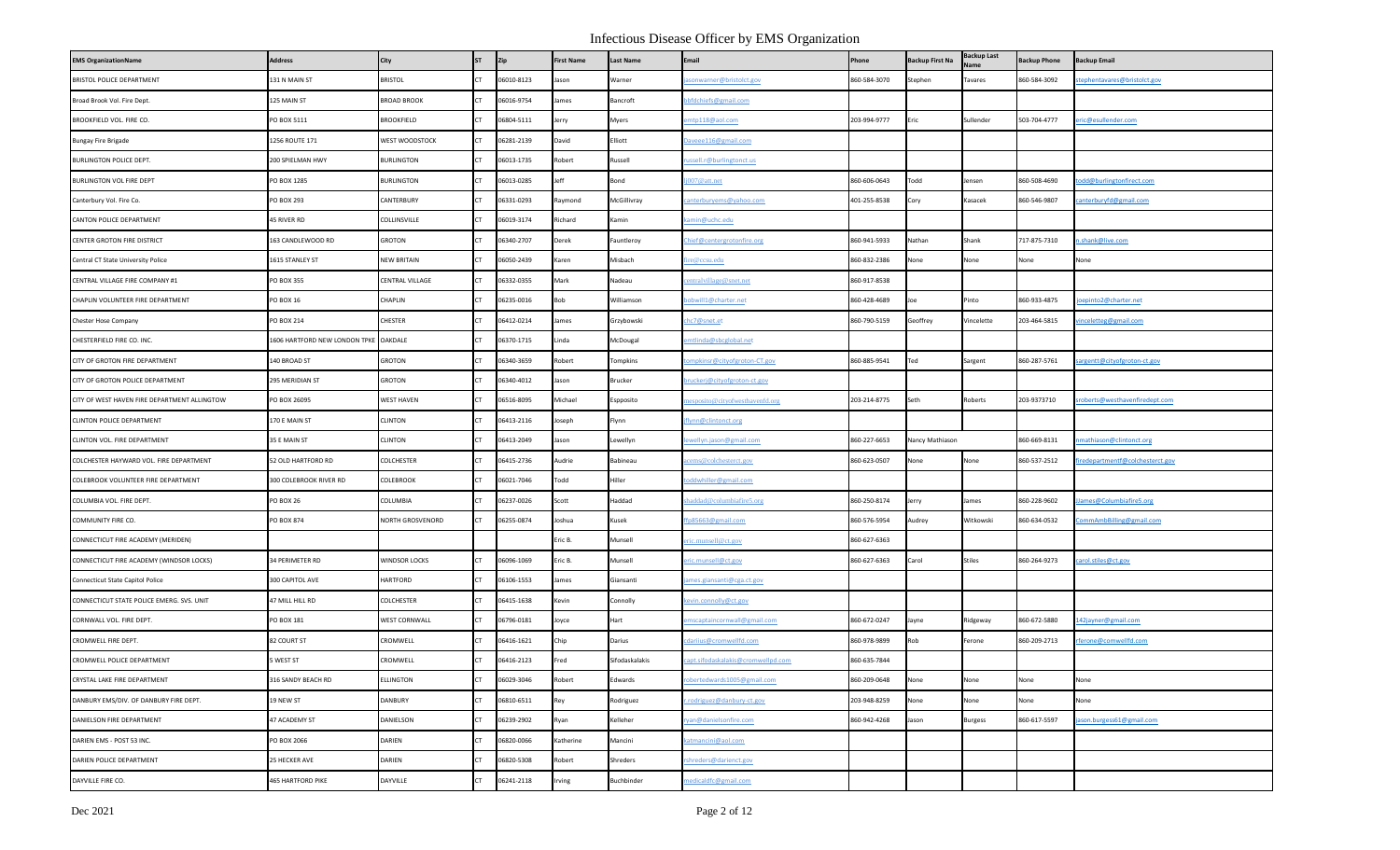| <b>EMS OrganizationName</b>                 | <b>Address</b>        | City                  | <b>ST</b> | Zip        | <b>First Name</b> | <b>Last Name</b> | <b>Email</b>                     | Phone        | <b>Backup First Na</b> | Backup Last | <b>Backup Phone</b> | <b>Backup Email</b>                 |
|---------------------------------------------|-----------------------|-----------------------|-----------|------------|-------------------|------------------|----------------------------------|--------------|------------------------|-------------|---------------------|-------------------------------------|
| DEEP RIVER AMBULANCE ASSN.                  | PO BOX 274            | <b>DEEP RIVER</b>     | CT.       | 06417-0274 | lennifer          | Kollmer          | EKollmer@gmail.com               | 860-373-4282 | James                  | Guerrera    | 860-662-0168        | htffdept6@gmail.com                 |
| DEEP RIVER FIRE DEPARTMENT                  | 57 UNION ST           | <b>DEEP RIVER</b>     | CT.       | 06417-2011 | STEVEN            | BUDNEY           | DRFD.2NDASSIST@DEEPRIVERCT.US    |              |                        |             |                     |                                     |
| DEPARTMENT OF EMERGENCY SERVICES AND PUBLIC | 1111 COUNTRY CLUB RD  | MIDDLETOWN            | <b>CT</b> | 06457-2389 | Kevin             | Connolly         | cevin.connolly@ct.gov            | 203-910-5097 | Robert                 | anouette    | 860-262-2366        | obert.lanouette@ct.gov              |
| Dodgingtown Vol. Fire Co. No. 1 Inc.        | 55 DODGINGTOWN RD     | NEWTOWN               |           | 06470-1848 | Steve             | Murphy           | .teve.murphy@newtown-ct.gov      | 203-994-1336 | None                   | None        | None                | None                                |
| DOMINION NUCLEAR CONNECTICUT                | PO BOX 128            | WATERFORD             | <b>CT</b> | 06385-0128 | Jane              | Orf              | ine.l.orf@dominionenergy.com     | 860-608-2996 | Janelle                | Turnier     | 860-444-4397        | anelle.c.turnier@dominionenergy.com |
| DURHAM VOLUNTEER AMBULANCE CORPS            | <b>PO BOX 207</b>     | <b>DURHAM</b>         | <b>CT</b> | 06422-0207 | Louis             | Brockett         | brockett@durhamems.org           | 860-349-8366 |                        |             |                     |                                     |
| DURHAM VOLUNTEER FIRE COMPANY               | 41 MAIN ST            | <b>DURHAM</b>         | <b>CT</b> | 06422-2101 | William           | Curtis           | wcurtis@townofdurhamct.org       | 860-301-8785 | Robert                 | Chadd       | 360-839-2368        | rchadd@townofdurhamct.org           |
| EAST BROOKLYN FIRE DEPARTMENT               | 15 S MAIN ST          | <b>BROOKLYN</b>       | <b>CT</b> | 06234-3400 | Patrick           | Gauthier         | patrick.gauthier58@yahoo.com     | 860-428-2612 | Patrick                | Dragon      | 860-377-0365        | odragonebfd@yahoo.com               |
| East Great Plain Vol. Fire Co.              | 488 NEW LONDON TPKE   | <b>NORWICH</b>        |           | 06360-5326 | Joseph            | Winski           | winskijr@att.net                 | 860-886-0392 | Keith                  | Milton      | 360-886-0392        | None                                |
| East Haddam Ambulance Assn. Inc.            | PO BOX 17             | MOODUS                | <b>CT</b> | 06469-0017 | Laurie            | D'Aquila         | eudecker@comcast.net             | 860-301-1166 | Tiffany                | Quinn       | 860-790-0575        | haaservice@gmail.com                |
| EAST HADDAM POLICE                          | PO BOX K              | <b>EAST HADDAM</b>    |           | 06423-0295 | lennifer          | Spencer          | ffer1102@yahoo.com               | 860-209-7709 | None                   | None        | Vone                | None                                |
| EAST HADDAM VOLUNTEER FIRE DEPARTMENT       | 440 TOWN ST           | <b>EAST HADDAM</b>    | CT.       | 06423-1367 | lennifer          | Spencer          | ffer1102@yahoo.com               | 860-209-7709 | Jerry                  | Boynton     | 860-873-5036        | toehfire@easthaddam.org             |
| East Hampton Ambulance Assn.                | PO BOX 144            | <b>EAST HAMPTON</b>   | CT.       | 06424-0144 | Donald            | Scranton         | hief@ehems.org                   | 860-918-4544 | David                  | Whitty      | 860-918-5622        | mwhitty@snet.net                    |
| EAST HAMPTON FIRE DEPARTMENT                | <b>BARTON HILL RD</b> | <b>EAST HAMPTON</b>   |           | 06424-1102 | James             | Burke            | ankerboy128@outlook.com          | 860-305-7892 |                        |             |                     |                                     |
| EAST HAMPTON POLICE DEPARTMENT              | 20 E HIGH ST          | <b>EAST HAMPTON</b>   | CT.       | 06424-1002 | Jared             | Boynton          | ooynton@easthamptonct.gov        | 860-267-9544 | None                   | None        | None                | None                                |
| East Hartford Fire Dept.                    | 31 SCHOOL ST          | <b>EAST HARTFORD</b>  |           | 06108-2638 | Joshua            | Recker           | recker@easthartfordct.gov        | 860-2917424  | Steve                  | Alsup       | 860-291-7401        | alsup@easthartfordct.gov            |
| EAST HARTLAND VOLUNTEER FIRE DEPARTMENT     | 34 SOUTH RD           | <b>EAST HARTLAND</b>  | CT.       | 06027-1500 | Shawn             | Higgins          | nartlandfmo@cox.net              |              |                        |             |                     |                                     |
| East Haven Fire Department                  | 200 MAIN ST           | <b>EAST HAVEN</b>     | CT.       | 06512-3005 | Charles           | Licata           | licata@easthavenfire.com         |              |                        |             |                     |                                     |
| EAST KILLINGLY FIRE DEPT.                   | PO BOX 154            | <b>EAST KILLINGLY</b> |           | 06243-0154 | William           | Jeffs            | fwilliamjeffs@yahoo.com          |              |                        |             |                     |                                     |
| East Lyme Ambulance                         | <b>GRAND ST</b>       | <b>NIANTIC</b>        | CT.       | 06357-3204 | Charles           | Holyfield        | Iholyfield@gmail.com             | 860-884-5963 | Dave                   | Baer        | 860-367-5048        | eastlymeemspresident@gmail.com      |
| EAST PUTNAM FIRE DEPARTMENT                 | 263 PROVIDENCE TPKE   | PUTNAM                | CT.       | 06260-2517 | Erik              | Huhtala          | avdsp56@yahoo.com                | 860-230-4450 | lames                  | Sabourin    | 860-576-4283        | sabourin45@gmail.com                |
| EAST THOMPSON VOLUNTEER FIRE DEPT. INC.     | PO BOX 271            | THOMPSON              | <b>CT</b> | 06277-0271 | Joshua            | Kusek            | kusek@etvfd.org                  | 860-576-5954 | Ron                    | ournier     | 860-912-9091        | Rfournier@etvfd.org                 |
| EAST WINDSOR AMBULANCE ASSN.                | PO BOX 188            | <b>EAST WINDSOR</b>   | CT.       | 06088-0188 | Thomas            | Clynch           | hief@ewambulance.org             | 860-818-5545 | Herbert                | Staiger     | 860-982-4619        | staiger@ewambulance.org             |
| East Windsor Police Dept.                   | 25 SCHOOL ST          | <b>EAST WINDSOR</b>   |           | 06088-9511 | Tamrah            | Stepien          | stepient@eastwindsorpd.com       | 860-292-8242 | David                  | McNeice     | 860-573-3070        | ncneiced@eastwindsorpd.com          |
| EASTFORD INDEPENDENT FIRE COMPANY #1        | PO BOX 333            | EASTFORD              | CT.       | 06242-0333 | lames             | Roy              | astfordfire71@hotmail.com        | 860-974-0630 | None                   | None        | None                | None                                |
| EASTON FIRE DEPARTMENT                      | 1 CENTER RD           | EASTON                | CT.       | 06612-1640 | Steve             | Waugh            | waugh@optonline.net              | 203-913-0412 | None                   | None        | 2039130412          | None                                |
| EASTON POLICE DEPARTMENT                    | PO BOX 7              | EASTON                | CT.       | 06612-0007 | Jon               | Arnold           | arnold@eastonctpolice.com        | 203-650-3961 | Peter                  | iore        | 203-452-9595        | pfiore@eastonems.com                |
| EASTON VOL. EMS INC.                        | PO BOX 62             | EASTON                | <b>CT</b> | 06612-0062 | Adam              | Goldstein        | agoldstein@eastonems.com         |              |                        |             |                     |                                     |
| ECHO HOSE HOOK & LADDER VOL. AMB.           | PO BOX 213            | SHELTON               |           | 06484-0213 | Patrick           | LaHaza           | lahaza@sheltonems.com            | 203-231-3421 | None                   | None        | None                | None                                |
| EFK OF CT INC. D/B/A NELSON AMB. SVC.       | 208 QUINNIPIAC AVE    | <b>NORTH HAVEN</b>    | <b>CT</b> | 06473-3626 | Mark              | <b>Frompter</b>  | ATROMPETER@NELSONAMBULANCE.COM   |              |                        |             |                     |                                     |
| ELECTRIC BOAT CORPORATION                   | 75 EASTERN POINT RD   | GROTON                | CT.       | 06340-4905 | Donald            | Farquhar         | dfarquha@gdeb.com                | 860-215-0059 | None                   | None        | None                | None                                |
| Ellington Vol. Ambulance Corps              | <b>PO BOX 71</b>      | ELLINGTON             | CT.       | 06029-0071 | Peter             | Hany             | eter.hany@ellingtonambulance.org | 860-930-9911 | Joe                    | Glomboske   | 860-682-0094        | fyrefighter42@aol.com               |
| ELLINGTON VOLUNTEER FIRE DEPT. INC. (THE)   | PO BOX 911            | <b>ELLINGTON</b>      | CT.       | 06029-0030 | Brendan           | Burke            | 13ApparatrusChief@gmail.com      |              |                        |             |                     |                                     |
| ENFIELD COMMUNITY AMBULANCE                 | 1296 ENFIELD ST       | ENFIELD               |           | 06082-4912 | Jonathan          | Morisset         | morisset@enfield.org             | 860-253-5241 | Erin                   | Riggott     | 860-253-6558        | eriggott@enfield.org                |
| ENFIELD FIRE DISTRICT NO. 1                 | 200 PHOENIX AVE       | ENFIELD               | <b>CT</b> | 06082-4460 | Edward            | Richards         | nrichards@aol.com                | 860-745-1878 | Christopher            | Ellis       | 860-745-1878        | ellis@enfieldfire.org               |
| ENFIELD POLICE DEPARTMENT                   | 293 ELM ST            | ENFIELD               | CT.       | 06082-3907 | Roberto           | Felici           | FELICI@ENFIELD.ORG               |              |                        |             |                     |                                     |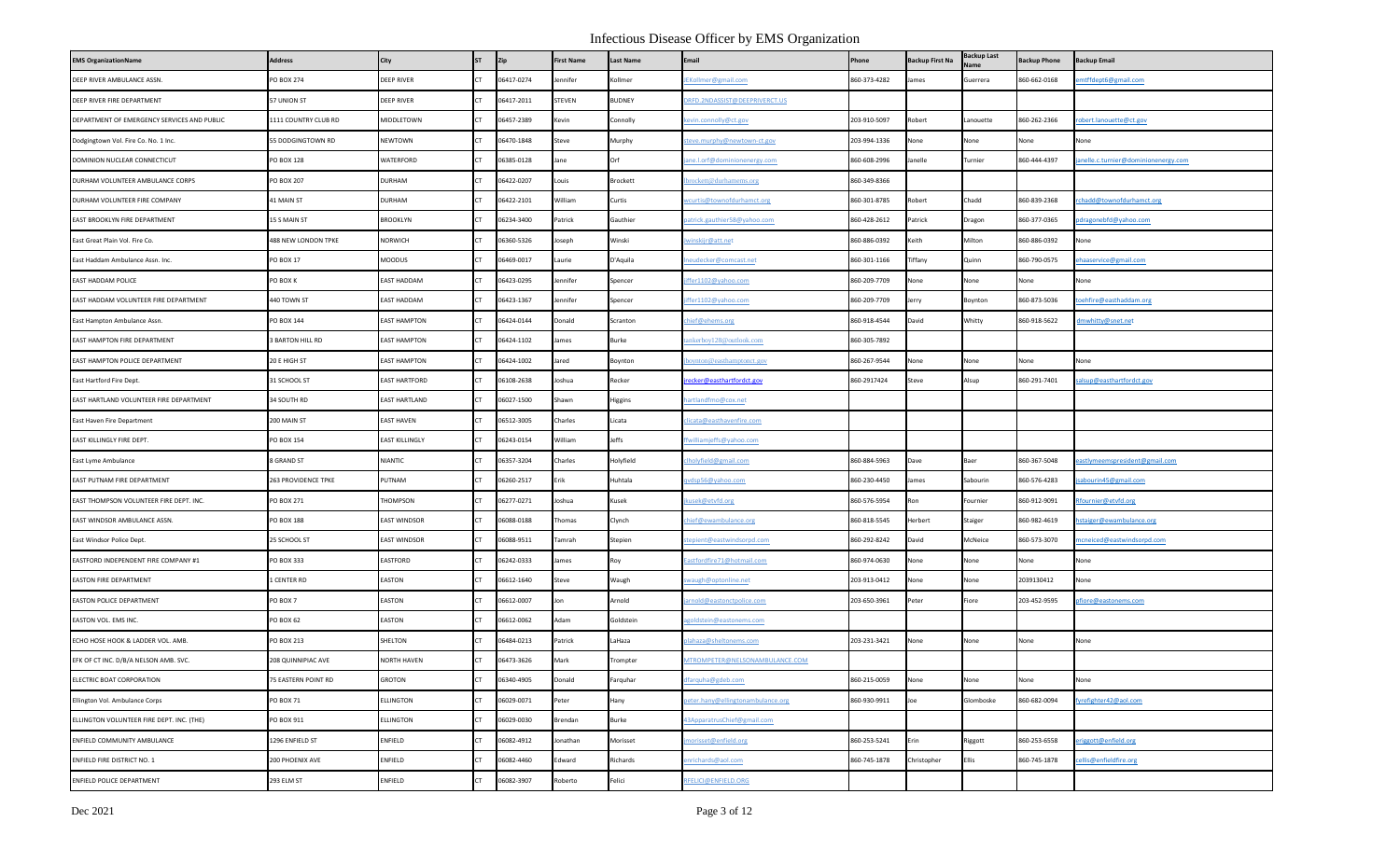| <b>EMS OrganizationName</b>                   | <b>Address</b>                 | City                  | <b>ST</b> | Zip        | <b>First Name</b> | <b>Last Name</b> | Email                              | Phone        | <b>Backup First Na</b> | <b>Backup Last</b> | <b>Backup Phone</b> | <b>Backup Email</b>               |
|-----------------------------------------------|--------------------------------|-----------------------|-----------|------------|-------------------|------------------|------------------------------------|--------------|------------------------|--------------------|---------------------|-----------------------------------|
| ENSIGN-BICKFORD INDUSTRIES INC.               | PO BOX 7                       | SIMSBURY              |           | 06070-0007 | Stacy             | D'Appollonio     | edunit@e-bind.com                  | 860-408-1828 | None                   | None               | None                | None                              |
| Essex Ambulance Assn.                         | PO BOX 233                     | <b>IVORYTON</b>       |           | 06442-0233 | Judith            | Reynolds         | diareynolds@aol.com                |              |                        |                    |                     |                                   |
| ESSEX FIRE ENGINE COMPANY #1                  | PO BOX 786                     | <b>ESSEX</b>          |           | 06426-0786 | Andrew            | Kressley         | ndrewdmd@sbcglobal.net             | 860-227-0468 | None                   | None               | None                | None                              |
| Fairfield Fire-Rescue                         | 140 REEF RD                    | FAIRFIELD             |           | 06824-5918 | Neil              | Smerling, MD     | eil.smerling@ascension.org         | 203-259-7442 | Jeffery                | Pinkney            | 203-254-4744        | pinckney@fairfieldct.org          |
| Fairfield Police Department                   | 100 REEF RD                    | FAIRFIELD             |           | 06824-5919 | Christopher       | Tursi            | ursi@fairfieldct.org               | 203-254-4811 | Edward                 | Neihe              | 203-254-4808        | weihe@fairfieldct.gov             |
| FAIRFIELD UNIVERSITY PUBLIC SAFETY            | 1073 N BENSON RD               | FAIRFIELD             |           | 06824-5171 | Patrick           | Cleary           | cleary@fairfield.edu               | 203-907-8439 | None                   | None               | None                | None                              |
| FALLS VILLAGE VOL. FIRE DEPT.                 | PO BOX 1                       | <b>FALLS VILLAGE</b>  |           | 06031-0001 | Andrea            | Downs            | ndreadowns@comcast.net             |              |                        |                    |                     |                                   |
| FARMINGTON FIRE DEPT.(TOWN OF)                | I MONTIETH DR                  | <b>FARMINGTON</b>     |           | 06032-1082 | Steven            | Hoffmann         | offmannS@Farmington-CT.org         | 860-675-2322 | Larry                  | Sanderson          | 860-751-9785        | nscsp@aol.com                     |
| FARMINGTON POLICE DEPT.(TOWN OF)              | 319 NEW BRITAIN AVE            | UNIONVILLE            |           | 06085-1224 | Matthew           | Keepin           | eepinm@farmington-ct.org           |              |                        |                    |                     |                                   |
| FIRST FIRE TAXATION DISTRICT CT OF WEST HAVEN | 366 ELM ST                     | <b>WEST HAVEN</b>     |           | 06516-4206 | Edward            | Sweeney          | weeney@westhavenfiredept.com       | 203-200-9528 |                        |                    |                     |                                   |
| FLANDERS FIRE DEPARTMENT                      | 151 BOSTON POST RD             | <b>EAST LYME</b>      |           | 06333-1605 | Charles           | Holyfield        | Iholyfield@gmail.com               |              |                        |                    |                     |                                   |
| FRANKLIN VOL. FIRE DEPT.                      | 5 TYLER DR                     | <b>NORTH FRANKLIN</b> |           | 06254-1135 | Gaynelle          | Crofts           | anklinfire25@gmail.com             | 860-234-0484 | None                   | None               | None                | None                              |
| GALES FERRY VOL. FIRE CO.                     | PO BOX 31                      | <b>GALES FERRY</b>    |           | 06335-0031 | Stephen           | Holyfield        | eve.holyfield@gffc.org             | 860-867-6240 | Tony                   | Saccone            | 860-625-6239        | hief@gffc.org                     |
| GARDNER LAKE VOL. FIRE CO.                    | 429 OLD COLCHESTER RD          | SALEM                 |           | 06420-3748 | James             | Savalle          | nsavalle@yahoo.com                 | 860-859-2221 | Stephanie              | hilopena           | 860-823-8383        | tephp827@aim.com                  |
| GAYLORDSVILLE VOLUNTEER FIRE DEPARTMENT       | 700 KENT RD                    | GAYLORDSVILLE         |           | 06755-1100 | Tyler             | Bergemann        | nedicthb@charter.net               |              |                        |                    |                     |                                   |
| GEORGETOWN VOL. FIRE DEPT.                    | PO BOX 544                     | GEORGETOWN            |           | 06829-0544 | Matthew           | Rees             | natthewallenrees@gmail.com         | 203-917-2982 |                        |                    |                     |                                   |
| <b>GLASTONBURY FIRE DEPARTMENT</b>            | 2155 MAIN ST                   | <b>GLASTONBURY</b>    |           | 06033-2282 | Michael           | Thurz            | ichael.thurz@glastonbury-ct.gov    |              |                        |                    |                     |                                   |
| <b>GLASTONBURY POLICE DEPT.</b>               | 2108 MAIN ST                   | <b>GLASTONBURY</b>    |           | 06033-2285 | Sergeant Simon    | Barratt          | mon.barratt@glastonbury-ct.gov     | 860-652-4270 | Mike                   | Magrey             | 860-652-4286        | nichael.magrey@glastonbury-ct.gov |
| GLASTONBURY VOL. AMBULANCE ASSN., INC. D/B/A  | PO BOX 453                     | <b>GLASTONBURY</b>    |           | 06033-0453 | Heidi             | Heim             | idi.heim@gvaa.org                  | 860-633-6554 | Heidi                  | Heim               | 860-633-6554        | eidi.heim@gvaa.org                |
| GOSHEN FIRE COMPANY, INC.                     | PO BOX 193                     | GOSHEN                |           | 06756-0193 | Debbie            | DiPietro         | oHosp@sbcglobal.net                | 860-459-1394 | None                   | None               | None                | None                              |
| Granby Ambulance Assn.                        | PO BOX 617                     | <b>GRANBY</b>         |           | 06035-0617 | Kate              | Coupe            | coupe@granbyambulance.org          | 860-250-4816 | Sheri                  | Cappa              | 860-978-4766        | cappa@granbyambulance.org         |
| Granby Department of Police Services          | 15 N GRANBY RD                 | <b>GRANBY</b>         |           | 06035-2102 | Steven            | Vernale          | vernale@granby-ct.gov              | 860-844-5335 | William                | Tyler              | 860-844-5335        | vtyler@granby-ct.gov              |
| <b>GREENWICH EMS</b>                          | 1111 E PUTNAM AVE              | RIVERSIDE             |           | 06878-1335 | Colin             | Bassett          | bassett@greenwichems.org           | 203-637-7505 | Patrick                | O'Connor           | 203-637-7505        | oconnor@greenwichems.org          |
| GREENWICH POLICE DEPARTMENT                   | <b>11 BRUCE PL</b>             | GREENWICH             |           | 06830-6535 | John              | Slusarz          | luarz@greenwichct.org              | 203-622-8010 | lim                    | Heavey             | 203-321-6559        | heavey@greenwichct.org            |
| GRISWOLD VOLUNTEER FIRE DEPARTMENT            | 883 VOLUNTOWN RD               | JEWETT CITY           |           | 06351-3317 | Tom               | Holowaty         | <u>olowatytsr@sbcglobal.net</u>    | 860-213-1533 | Steven                 | Merchant           | 860-376-4996        | None                              |
| GROTON AMBULANCE ASSN.                        | PO BOX 824                     | <b>GROTON</b>         |           | 06340-0824 | Samatha           | Taylor           | amantha.taylor@grotonambulance.com | 860-445-6925 | Brian                  | Kiely              | 860-941-3005        | icepresident@grontonambulance.com |
| GROTON LONG POINT POLICE DEPARTMENT           | PO BOX 3738                    | <b>GROTON</b>         |           | 06340-8208 | Arnie             | Lotring          | lotring@gmail.com                  | 860-629-9560 | None                   | None               | None                | None                              |
| GROTON LONG POINT VOL. FIRE CO.               | 1 ATLANTIC AVE                 | <b>GROTON</b>         |           | 06340-8802 | Aronld            | Lotring          | lotring@gmail.com                  | 860-629-9560 | Chirstopher            | Faherty            | 732-977-3509        | Ipfd.ems.captain@gmail.com        |
| Haddam Neck Volunteer Fire Department         | 50 ROCK LANDING RD             | <b>HADDAM NECK</b>    |           | 06424-3005 | Robert            | McGarry          | nief@hnvfd.com                     |              |                        |                    |                     |                                   |
| HADDAM VOL. AMBULANCE SERVICE                 | PO BOX 48                      | HIGGANUM              |           | 06441-0048 | Joshua            | Meyer            | neyerjvm@icloud.com                | 860-301-9188 | Doug                   | Dole               | 860-558-7422        | hief@haddamambulance.org          |
| Haddam Vol. Fire Co.                          | PO BOX 194                     | HIGGANUM              | <b>CT</b> | 06441-0194 | Sam               | Baber            | nief@haddamfire.org                | 860-682-3247 | Peter                  | Brown              | 410-971-7728        | pbrown@haddamfire.org             |
| HAMDEN FIRE DEPT.                             | 2372 WHITNEY AVE               | HAMDEN                |           | 06518-3280 | Richard           | Lennon           | ennon@hamden.com                   | 203-407-3183 | Charles                | ubowicki           | 203-407-5889        | lubowicki@hamden.com              |
| HAMILTON SUNDSTRAND EMER. SVCS. DEPT.         | <b>LHAMILTON RD MS 1-B-BC3</b> | <b>WINDSOR LOCKS</b>  |           | 06096-1000 | Andrew            | Kulas            | Andrew.Kulas@collins.com           | 860-654-2878 | ogan                   | Rickis             | 860-654-5501        | ogan.rickis@collins.com           |
| <b>Hampton Fire Department</b>                | 190 OLD WEST ROUTE 6           | <b>HAMPTON</b>        |           | 06247      | Rick              | Nichols          | v1jey@yahoo.com                    | 860-208-6087 | Noel                   | Waite              | 860-450-6089        | irechief12@sbcglobal.net          |
| Hampton-Chaplin Ambulance Corp.               | PO BOX 98                      | <b>HAMPTON</b>        |           | 06247-0098 | Joan              | Marquis          | vanmarquis@aol.com                 | 860-455-9660 | None                   | None               | None                | None                              |
| HARTFORD FIRE DEPT.                           | 253 HIGH ST                    | <b>HARTFORD</b>       |           | 06103-1009 | Valentin          | Rodriguez        | odrv001@hartford.gov               | 860-757-4567 | None                   | None               | None                | None                              |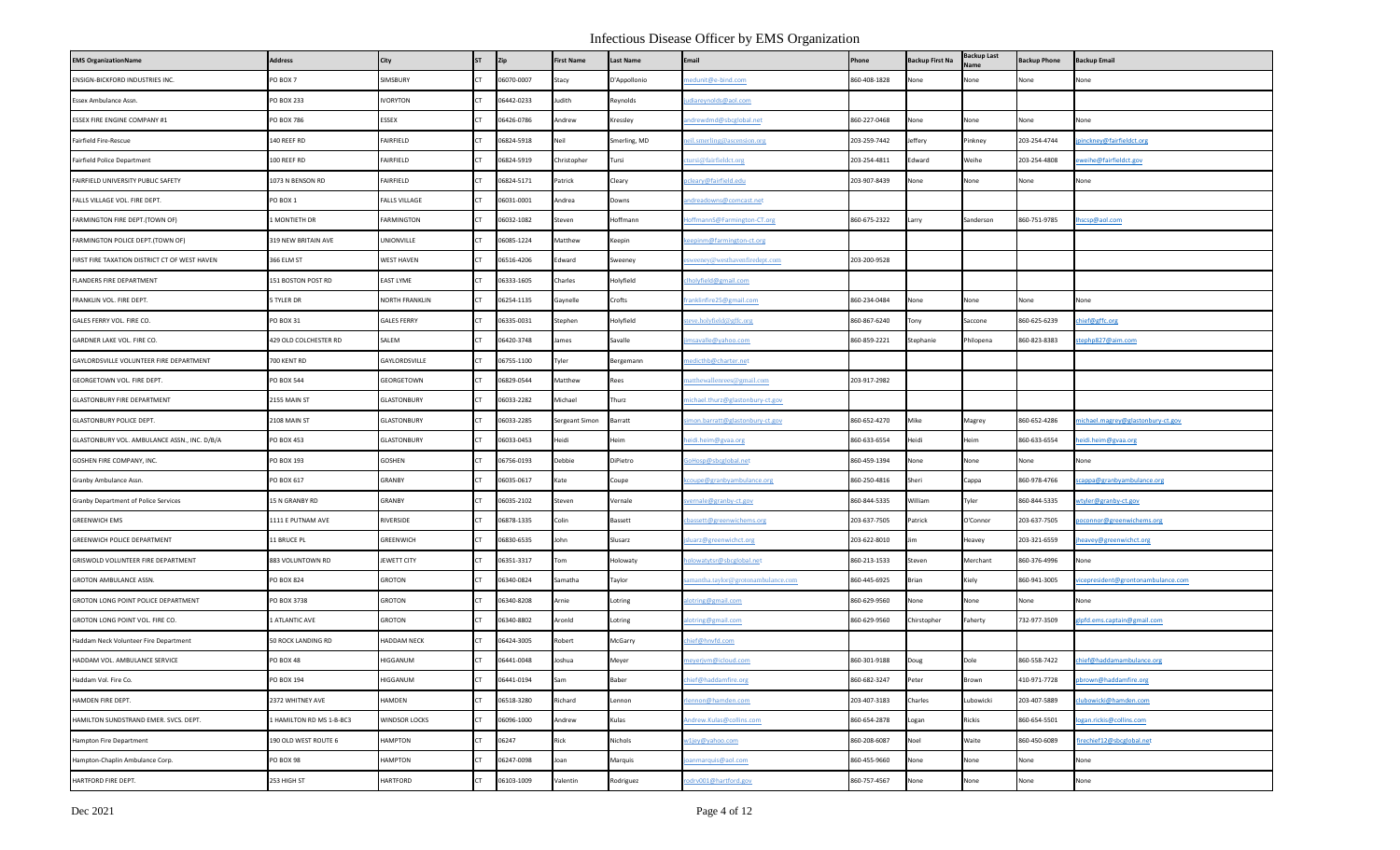| <b>EMS OrganizationName</b>                     | <b>Address</b>        | City             | <b>ST</b> | Zip        | <b>First Name</b> | <b>Last Name</b> | <b>Email</b>                       | Phone        | <b>Backup First Na</b> | Backup Last<br>lame | <b>Backup Phone</b> | <b>Backup Email</b>                |
|-------------------------------------------------|-----------------------|------------------|-----------|------------|-------------------|------------------|------------------------------------|--------------|------------------------|---------------------|---------------------|------------------------------------|
| HARTFORD HOSPITAL-LIFE STAR                     | PO BOX 5037           | <b>HARTFORD</b>  | CT.       | 06102-5037 | Paul              | Anthony          | aul.anthony@hhchealth.org          | 860-972-5000 |                        |                     |                     |                                    |
| HARTFORD POLICE DEPARTMENT                      | 253 HIGH ST           | <b>HARTFORD</b>  | CT.       | 06103-1009 | Luis              | Franco           | uis.franco@hartford.gov            | 860-985-2373 | Jeff                   | Morrison            | 860-982-5551        | norrj002@hartford.gov              |
| HARWINTON AMBULANCE ASSN.                       | 158 BURLINGTON RD     | <b>HARWINTON</b> | <b>CT</b> | 06791-2008 | Kevin             | Ferrarotti       | hief@harwintonems.org              | 860-601-1086 | Aaron                  | Franzi              | 860-307-7773        | dmin@harwintonems.org              |
| HARWINTON WEST SIDE VOLUNTEER FIRE COMPANY      | 199 SCOVILLE HILL RD  | <b>HARWINTON</b> |           | 06791-1612 | Vincent           | Wheeler          | afety@hwsfd.org                    |              |                        |                     |                     |                                    |
| HAWLEYVILLE VOLUNTEER FIRE CO.                  | PO BOX 68             | HAWLEYVILLE      | <b>CT</b> | 06440-0068 | John              | Basso            | hief301@hawleyvillefire.com        | 203-948-4057 | Jeff                   | Mckee               | 203-270-4389        | Mckeejeffrey102@gmail.com          |
| HAZARDVILLE FIRE DEPT.                          | 385 HAZARD AVE        | <b>ENFIELD</b>   | <b>CT</b> | 06082-4718 | Ryan              | Cunningham       | cunningham@enfield.org             |              |                        |                     |                     |                                    |
| Hebron Vol. Fire Dept.                          | PO BOX 911            | <b>HEBRON</b>    | <b>CT</b> | 06248-0911 | Matthew           | Barrett          | nbarrett@hebronfd.com              |              |                        |                     |                     |                                    |
| HERITAGE VILLAGE AMBULANCE ASSN.                | PO BOX 2045           | SOUTHBURY        | <b>CT</b> | 06488-5045 | Robert            | Murray           | camp80@snet.net                    |              |                        |                     |                     |                                    |
| Hunter's Ambulance Service                      | 450 W MAIN ST         | <b>MERIDEN</b>   |           | 06451-2766 | John              | Pierce           | ohnp@huntersamb.com                | 203-514-5133 | Scott                  | Marotto             | 203-514-5134        | cottm@huntersamb.com               |
| KAMAN CORPORATION                               | 1332 BLUE HILLS AVE   | BLOOMFIELD       | <b>CT</b> | 06002-5302 | William           | Kerr             | II.kerr@kaman.com                  | 860-243-7332 | None                   | None                | None                | None                               |
| KB Ambulance Corps Inc.                         | <b>PO BOX 209</b>     | DANIELSON        | <b>CT</b> | 06239-0209 | William           | Jeffs            | andydaggett@kbambulance.com        | 860-774-7625 | None                   | None                | 360-230-8985        | k.b.ambuance@snet.net              |
| KENT VOLUNTEER FIRE DEPT.                       | PO BOX 355            | <b>KENT</b>      | <b>CT</b> | 06757-0355 | Mary Ann          | VanValkenburg    | cent4@kentfire.org                 | 860-488-1239 | <b>Bonnie</b>          | <b>Donzella</b>     | 475.529.6441        | cent12@kentfire.org                |
| KILLINGWORTH AMBULANCE ASSN.                    | PO BOX 749            | KILLINGWORTH     | <b>CT</b> | 06419-0749 | Marguerite        | Haaga            | nxhaaga@gmail.com                  | 203-258-1178 | Michael                | Haaga               | 203-494-9060        | haaga@msn.com                      |
| KILLINGWORTH FIRE COMPANY                       | 333 ROUTE 81          | KILLINGWORTH     |           | 06419-1218 | Michael           | Carri            | ncarri15@yahoo.com                 | 860-391-5356 | Dan                    | O'Brien             | 203-687-5564        | danobriendan@gmail.com             |
| King Industries Inc.                            | PO BOX 588            | NORWALK          | CT.       | 06852-0588 | <b>Tim</b>        | Morrissette      | morrissette@kingindustries.com     | 203-866-5551 | Eric                   | Anderson            | 203-866-5551        | anderson@kingindustries.com        |
| Laurel Hill Volunteer Fire Company              | 509 LAUREL HILL ROAD  | NORWICH          | CT.       | 06360      | Aaron             | Westervelt       | .aurelhillvfc.chief@gmail.com      | 860-213-2097 | Peter                  | Clark               | 860-949-5651        | aurelhillvfc.deputychief@gmail.com |
| LAWRENCE & MEMORIAL HOSPITAL                    | 52 HAZELNUT HILL RD   | GROTON           |           | 06340-3268 | Donna             | Nucci            | donna.nucci@Imhosp.org             |              |                        |                     |                     |                                    |
| Lebanon Volunteer Fire Dept. Inc.               | <b>PO BOX 51</b>      | LEBANON          | <b>CT</b> | 06249-0051 | Sandra            | Belisle          | belisle254@gmail.com               | 860-428-4898 | Dawn                   | Green               | 860-634-0897        | awndgreen@att.net                  |
| Ledyard Fire Co. District No. 1 Inc.            | <b>PO BOX 47</b>      | LEDYARD          |           | 06339-0047 | Todd              | Willis           | odd.willis@ledyardfire.org         | 860-464-9222 |                        |                     |                     |                                    |
| Lime Rock Park Ambulance                        | 497 LIME ROCK RD      | LAKEVILLE        | CT.       | 06039-2407 | Zach              | Sawicki          | ach@limerock.com                   | 860-605-0420 | None                   | None                | None                | None                               |
| LISBON FIRE DEPT. INC.                          | <b>NEWENT RD</b>      | LISBON           | CT.       | 06351-2938 | Melissa           | Ivan             | <u>nissaivan03@gmail.com</u>       |              |                        |                     |                     |                                    |
| Litchfield Vol. Ambulance Assn.                 | PO BOX 651            | LITCHFIELD       | <b>CT</b> | 06759-0651 | Michael           | Castelli         | tchfieldambulance@gmail.com        | 860-459-5709 | John                   | Pudlinski           | 860-567-1049        | litchfieldambulance@gmail.com      |
| LONG RIDGE FIRE COMPANY                         | 366 OLD LONG RIDGE RD | STAMFORD         | CT.       | 06903-1114 | Regine            | Rossi            | <u>rossi@longridgefire.com</u>     | 203-322-5200 | None                   | None                | None                | None                               |
| LYME AMBULANCE ASSOCIATION INC                  | PO BOX 911            | HADLYME          |           | 06439-0490 | Steve             | Olstein          | hief@lymeambulance.org             | 860-941-9603 | Ariana                 | Eaton               | 860-521-0285        | deputychief@lymeambulance.org      |
| LYME FIRE COMPANY, INC.                         | 213 HAMBURG RD        | LYME             | CT.       | 06371-3419 | John              | Evans            | hief75-1@lymefireco.org            | 860-722-7272 | Jason                  | Zelek               | 860-662-6343        | hief75-2@lymefireco.org            |
| MADISON AMBULANCE ASSOCIATION INC               | 9 OLD ROUTE 79        | <b>MADISON</b>   | CT.       | 06443-2604 | Christopher       | Bernier          | hris.bernier@madisonctems.org      | 203-507-6740 | None                   | None                | None                | None                               |
| MADISON DEPARTMENT OF POLICE SERVICES           | 9 CAMPUS DR           | <b>MADISON</b>   | <b>CT</b> | 06443-2562 | Joseph            | Race             | acej@madisonct.org                 |              |                        |                     |                     |                                    |
| Madison Hose Co. #1 Inc.                        | <b>PO BOX 573</b>     | MADISON          | <b>CT</b> | 06443-0573 | Greg              | Carroll          | aptainmhc201@gmail.com             | 203-314-0023 |                        |                     |                     |                                    |
| MANCHESTER FIRE DEPT. EIGHTH UTILITIES DISTRICT | 138 MAIN ST           | MANCHESTER       |           | 06040-6528 | Chris             | Buechele         | buechele@mfd8th.org                |              |                        |                     |                     |                                    |
| Manchester Police Department                    | PO BOX 191            | MANCHESTER       | CT.       | 06045-0191 | lustin            | Gaudino          | audinoj@manchesterct.gov           |              |                        |                     |                     |                                    |
| MASHANTUCKET PEQUOT FIRE DEPT.                  | .O. BOX 32261         | MASHANTUCKET     | CT.       | 06339-3226 | Floyd             | Chaney           | chaney@mptn-nsn.gov                | 860-396-6658 | Andrew                 | Stino               | 860-396-6667        | Astino@mptn-nsn.gov                |
| MED-TRANS D/B/A SKYHEALTH                       | 209 STATE HWY         | LEWISVILLE       | TX.       | 75067      | Katilin           | McLoone          | mcloone2@northwell.edu             | 631-676-4545 | Ani                    | Aydin               | 203-688-2180        | ani.aydin@yale.edu                 |
| MERIDEN FIRE DEPT.                              | 561 BROAD ST          | MERIDEN          | <b>CT</b> | 06450-5626 | Ryan              | Dunn             | dunn@meridenct.gov                 | 203-630-5868 | Ken                    | Morgan              | 203-630-5868        | morgan@meridenct.gov               |
| MIDDLEBURY POLICE DEPARTMENT                    | 200 SOUTHFORD RD      | MIDDLEBURY       |           | 06762-2928 | Brian             | Shaban           | shaban@middlebury-ct.org           | 203-577-4036 |                        |                     |                     |                                    |
| MIDDLEBURY VOL. FIRE DEPT.                      | 65 TUCKER HILL RD     | MIDDLEBURY       | <b>CT</b> | 06762-2512 | lames             | Grohs            | leputychief2@middleburyfire-ct.org | 203-704-0414 | Brett                  | Kales               | 203-558-7184        | bkales@middlebury-ct.org           |
| Middlefield Volunteer Fire Dept.                | 405 MAIN ST STE 7     | MIDDLEFIELD      | CT.       | 06455-1268 | Peter             | Tyc              | btyc@middlefieldfirect.org         | 860-349-7124 | Steven                 | Гус                 | 860-349-7124        | styc@middlefieldfirect.org         |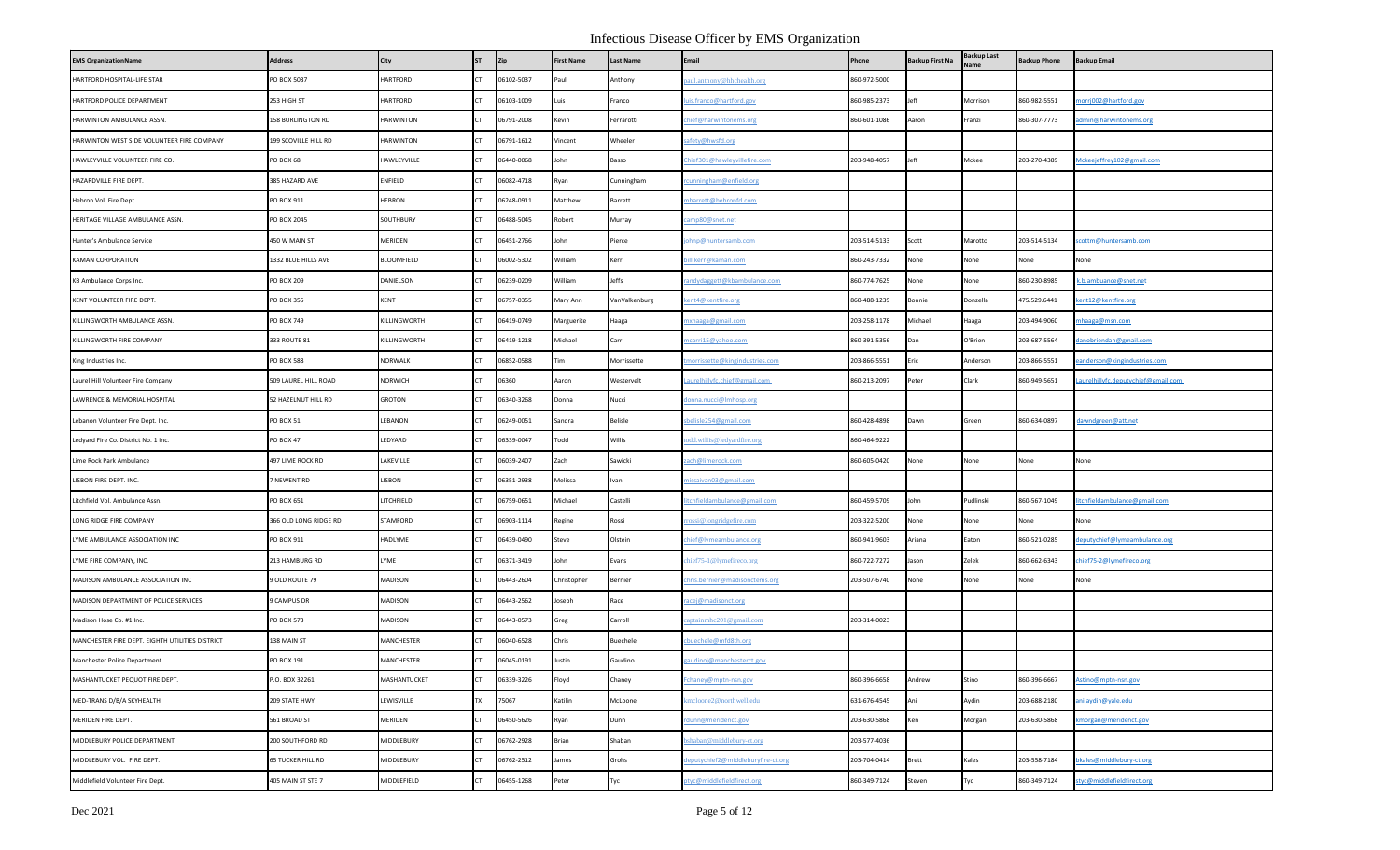| <b>EMS OrganizationName</b>              | <b>Address</b>               | City                  | <b>ST</b> | Zip        | <b>First Name</b> | <b>Last Name</b> | Email                                | Phone        | <b>Backup First Na</b> | <b>Backup Last</b><br>lame | <b>Backup Phone</b> | <b>Backup Email</b>                                               |
|------------------------------------------|------------------------------|-----------------------|-----------|------------|-------------------|------------------|--------------------------------------|--------------|------------------------|----------------------------|---------------------|-------------------------------------------------------------------|
| MIDDLESEX HOSPITAL                       | 28 CRESCENT ST DEPT OF       | MIDDLETOWN            |           | 06457-3654 | Jodi              | Parisi           | odi.parisi@midhosp.org               | 860-358-6437 | None                   | lone                       | None                | None                                                              |
| MIDDLETOWN FIRE DEPT.                    | 533 MAIN ST                  | MIDDLETOWN            |           | 06457-2809 | John              | Woron            | ohn.woron@middletownct.gov           | 860-883-7222 | obert                  | <i>conenberger</i>         | 860-883-7564        | obert.kronenberger@middletownct.gov                               |
| MILFORD FIRE DEPT.                       | 72 NEW HAVEN AVE             | MILFORD               |           | 06460-4827 | <b>BC</b>         | Wetmore          | aptainronmfd@hotmail.com             | 203-710-4878 | Brian                  | Colwell                    | 203-305-6965        | colwell@milfordct.gov                                             |
| MOHEGAN FIRE CO.                         | 2029 NORWICH NEW LONDON TPKE | UNCASVILLE            |           | 06382-1330 | Corey             | Gaetano          | hiefgaetano@outlook.com              | 860-848-3004 | Randy                  | Page                       | 860-848-3004        | anpage181@yahoo.com                                               |
| Mohegan Tribal Fire Dept                 | 49 SANDY DESERT RD           | UNCASVILLE            |           | 06382-1111 | Ronald            | MacDonald III    | nacdonald@moheganmail.com            | 401-413-8861 | Joseph                 | Grenier                    | 860-984-1948        | <u>grenier@moheganmail.com</u>                                    |
| MONROE POLICE DEPT.                      | <b>FAN HILL RD</b>           | MONROE                |           | 06468-1847 | Stephen           | Corrone          | <u>corrone@monroectpolice.com</u>    |              |                        |                            |                     |                                                                   |
| MONROE VOL. EMS                          | 7 FAN HILL RD                | MONROE                |           | 06468-1847 | Kim               | Cassia           | cassia@monroect.org                  | 203-650-6895 | Craig                  | tosenberg                  | 203-520-3403        | rosenberg@monroevems.org                                          |
| MONROE VOLUNTEER FIRE DEPT.              | 18 SHELTON RD                | MONROE                |           | 06468-2352 | Kimberly          | Cassia           | cassia@monroefire.com                | 203-650-6895 | Kevin Catalano         |                            | 203-300-8265        | catalano@monroefire.com                                           |
| Montville Fire Co. #1 Ambulance          | 77 ROUTE 163                 | UNCASVILLE            |           | 06382-2117 | Dawn Marie        | Turner           | mmturner68@yahoo.com                 | 860-848-3221 | None                   | None                       | None                | None                                                              |
| MOOSUP FIRE DEPARTMENT                   | PO BOX 493                   | MOOSUP                |           | 06354-0493 | Jeffrey           | Bellavance       | er94@moosupfire.com                  | 860-234-1930 | Melissa                | Ainsworth                  | 860-208-9594        | elissaa1016@yahoo.com                                             |
| MORTLAKE FIRE CO. INC.                   | PO BOX 301                   | <b>BROOKLYN</b>       |           | 06234-0301 | Stephen           | Breen            | ffice@mortlakefire.com               | 860-230-4248 |                        |                            |                     |                                                                   |
| MUDDY BROOK FIRE DEPARTMENT INC.         | PO BOX 222                   | <b>EAST WOODSTOCK</b> |           | 06244-0222 | Jared             | Morse            | leputychief75@gmail.com              |              |                        |                            |                     |                                                                   |
| Mystic Fire Dept.                        | 34 BROADWAY AVE              | <b>MYSTIC</b>         |           | 06355-2836 | Frank             | Hilbert          | rank.hilbert@mfd-ct.org              | 860-867-6260 | Anthony                | Manfredi                   | 860-867-6261        | Inthony.manfredi@mfd-ct.org                                       |
| Mystic River Ambulance Assn.             | PO BOX 64                    | <b>WEST MYSTIC</b>    |           | 06388-0064 | Maria             | Wilson           | wilson@mysticriverambulance.org      | 860-625-1763 | None                   | None                       | None                | None                                                              |
| Naugatuck Ambulance Corps. Inc.          | PO BOX 249                   | NAUGATUCK             |           | 06770-0249 | Larry             | Santoro          | ARRY@NAUGATUCKAMBULANCE.COM          |              |                        |                            |                     |                                                                   |
| Naugatuck Fire Department                | 41 MAPLE ST                  | NAUGATUCK             |           | 06770-4103 | Ellen             | Murray           | <u>emurray@naugatuck-ct.gov</u>      | 203-720-7085 | Paul                   | llsssel                    | 203-720-7081        | <u>russell@naugatuck-ct.gov</u>                                   |
| Naugatuck Police Department              | 211 SPRING ST                | NAUGATUCK             |           | 06770-2990 | Matthew           | DaSilva          | ndasilva@naugatuckpd.org             | 203-729-2598 | Tony                   | Bastos                     | 203-729-5221        | bastos@naugatuckpd.org                                            |
| NEW BRITAIN EMS INC.                     | PO BOX 2018                  | <b>NEW BRITAIN</b>    |           | 06050-2018 | Alex              | Morisano         | lex.morisano@nbems.org               | 860-770-3954 | Bruce                  | Baxter                     | 860-770-3407        | ruce.baxter@nbems.org                                             |
| NEW BRITAIN FIRE DEPARTMENT              | 27 W MAIN ST RM 306          | <b>NEW BRITAIN</b>    |           | 06051-2283 | Eddie             | Irizzary         | ddie.irizarry@newbritainct.gov       | 860-839-7619 | None                   | None                       | None                | None                                                              |
| NEW CANAAN FIRE DEPARTMENT               | 60 MAIN STREET               | <b>NEW CANAAN</b>     |           | 06840      | John              | Hennessey        | hn.hennessey@newcanaanct.gov         |              |                        |                            |                     |                                                                   |
| NEW CANAAN POLICE DEPARTMENT             | 174 SOUTH AVE                | <b>NEW CANAAN</b>     |           | 06840-5728 | Scott             | Romano           | cott.romano@newcanaanct.gov          | 203-594-3523 | Andrew                 | Valsh                      | 203-594-3517        | andrew.walsh@newcanaanct.gov                                      |
| NEW CANAAN VOL. AMBULANCE CORPS          | 182 SOUTH AVE                | <b>NEW CANAAN</b>     |           | 06840-5728 | Elizabeth         | Buckner          | zzyg249@gmail.com                    | 203-807-0442 | None                   | lone                       | None                | None                                                              |
| New Fairfield Police Dept.               | 302 BALL POND RD             | NEW FAIRFIELD         |           | 06812-4625 | Tim               | Simpkins         | simkins@newfairfield.org             |              |                        |                            |                     |                                                                   |
| NEW HARTFORD VOLUNTEER AMB. ASSOC., INC. | PO BOX 1                     | <b>NEW HARTFORD</b>   |           | 06057-0001 | Robert            | Lay              | applies@newhartfordambulance.org     | 860-484-1437 | Nicholas               | Maltby                     | 860-463-4192        | vicepresident@newhartfordambulance.org                            |
| NEW HAVEN FIRE DEPT.                     | PO BOX 374                   | <b>NEW HAVEN</b>      |           | 06502-0374 | Antionio          | Almodovar        | dmodov@newhavenct.gov                | 203-946-6215 |                        |                            |                     |                                                                   |
| NEW HOPE FIRE CO. INC.                   | 17 ARTHUR PL                 | STAMFORD              |           | 06906-1802 | Steven            | Rivieccio        | srivieccio@trfd.com                  |              |                        |                            |                     |                                                                   |
| NEW LONDON FIRE DEPT.                    | 289 BANK ST                  | <b>NEW LONDON</b>     |           | 06320-5521 | THOMAS            | CURCIO           | CURCIO@CI.NEW-LONDON.CT.US           |              |                        |                            |                     |                                                                   |
| NEW MILFORD COMMUNITY AMBULANCE          | PO BOX 102                   | <b>NEW MILFORD</b>    |           | 06776-0102 | John              | Oxton            | oxton@charter.net                    | 203-417-1902 | None                   | None                       | None                | None                                                              |
| NEW MILFORD POLICE DEPARTMENT            | 49 POPLAR ST                 | <b>NEW MILFORD</b>    |           | 06776-2920 | David             | Petersen         | <u>petersen@newmilfordpolice.org</u> | 860-355-3133 | None                   | None                       | None                | None                                                              |
| NEWINGTON POLICE DEPARTMENT              | 131 CEDAR ST                 | NEWINGTON             |           | 06111-2644 | Matthew           | D'Esposito       | ndesposito@newingtonct.gov           | 860-549-6212 | None                   | Vone                       | None                | None                                                              |
| NEWINGTON VOLUNTEER AMBULANCE CORP, INC. | PO BOX 310061                | NEWINGTON             | CT.       | 06131-0061 | Kevin             | Ulin             | ulin@newingtonems.com                | 860-209-0513 | Scott                  | Mangan                     | 860-209-0035        | chief@newingtonems.com                                            |
| NEWTOWN HOOK AND LADDER CO.              | PO BOX 3911                  | NEWTOWN               |           | 06470-3911 | Jason             | Rivera           | hlcar101@gmail.com                   |              |                        |                            |                     |                                                                   |
| NEWTOWN VOL. AMBULANCE ASSOCIATION, INC. | PO BOX 344                   | <b>NEWTOWN</b>        |           | 06470-0344 | Guy               | Serra            | 720@newtown-ambulance.org            | 203-491-7780 | None                   | None                       | None                | None                                                              |
| NIANTIC FIRE DEPARTMENT, INC.            | 8 GRAND ST                   | NIANTIC               |           | 06357-3204 |                   |                  |                                      |              |                        |                            |                     |                                                                   |
| NOANK FIRE DISTRICT                      | PO BOX 9202                  | <b>GROTON</b>         |           | 06340-9202 | Charles           | Chaffee          | re15747@aol.com                      | 860-625-8122 | David                  | steel                      | 860-908-2982        | hief@noankfire.org                                                |
| NORFOLK LIONS CLUB AMBULANCE             | SHEPARD RD                   | NORFOLK               |           | 06058-1189 | Daniel            | Wuori            | an0462@yahoo.com                     | 860-307-3054 | Katharine              | Hickcox                    | 860-751-2864        | <ittylagrenouille@gmail.com< td=""></ittylagrenouille@gmail.com<> |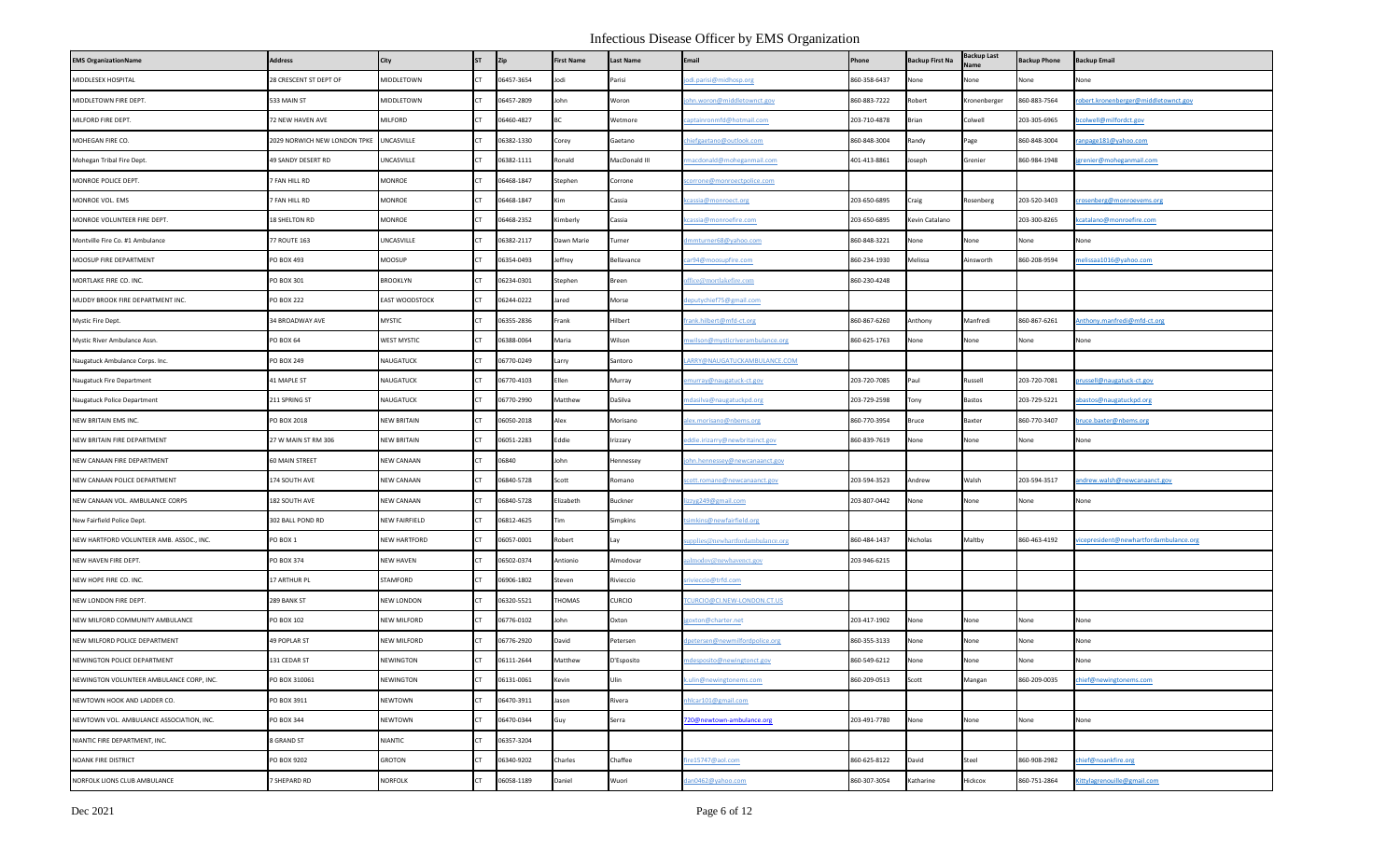| <b>EMS OrganizationName</b>                  | <b>Address</b>               | City                  | <b>ST</b> | Zip        | <b>First Name</b> | <b>Last Name</b> | Email                                | Phone                  | <b>Backup First Na</b> | <b>Backup Last</b> | <b>Backup Phone</b> | <b>Backup Email</b>                  |
|----------------------------------------------|------------------------------|-----------------------|-----------|------------|-------------------|------------------|--------------------------------------|------------------------|------------------------|--------------------|---------------------|--------------------------------------|
| NORFOLK VOL. FIRE DEPT.                      | 20 SHEPARD RD                | <b>NORFOLK</b>        |           | 06058-1124 | Daniel            | Wuori            | an0462@yahoo.com                     | 860-307-3054           | None                   | None               | None                | None                                 |
| NORTH BRANFORD FIRE DEPT. AMB. CO. #4        | 909 FOXON RD                 | <b>NORTH BRANFORD</b> |           | 06471-1290 | Robert            | Colangelo        | plangelo1326@gmail.com               |                        |                        |                    |                     |                                      |
| North Canaan Vol. Ambulance Corps            | PO BOX 178                   | CANAAN                |           | 06018-0178 | William           | Minacci          | llemminacci@msn.com                  | 860-248-1147           | Kristopher             | Palmer             | 860-459-5301        | canaanfirefighter29@yahoo.com        |
| NORTH HAVEN FIRE DEPARTMENT                  | 11 BROADWAY                  | <b>NORTH HAVEN</b>    |           | 06473-2302 | Dave              | Marcarelli       | eputychief@town.north-haven.ct.us    | 203-239-5321 x10 Scott |                        | Martus             | 203-234-7948        | martus.scott@town.north-haven.ct.gov |
| NORTH MADISON VOL. FIRE CO. INC.             | 864 OPENING HILL RD          | MADISON               |           | 06443-8202 | Chris             | Bernier          | hris.bernier@nmvfc.org               | 203-619-1051           | David                  | Cone               | 203-515-4127        | avid.cone@nmvfc.org                  |
| NORTH STONINGTON AMBULANCE ASSN.             | 25 ROCKY HOLLOW RD           | NORTH STONINGTON      |           | 06359-1635 | Vivian            | DiPaola          | ivian.dipaola@nsambulance.org        | 860-535-1145 x13       | None                   | None               | None                | None                                 |
| NORTH STONINGTON VOLUNTEER FIRE COMPANY, IN  | 40 MAIN ST                   | NORTH STONINGTON      |           | 06359-1612 | James             | Tuttle           | tuttle@nsvfc.org                     | 860-857-2981           | None                   | None               | None                | None                                 |
| North Thompsonville Fire Dept.               | 439 ENFIELD ST               | ENFIELD               |           | 06082-2453 | Earl              | Provencher       | rechief@ntfd.net                     |                        |                        |                    |                     |                                      |
| NORTH WINDHAM FIRE DEPARTMENT                | PO BOX 41                    | NORTH WINDHAM         |           | 06256-0041 | Jeffery           | Wrana            | hiefwrana@yahoo.com                  |                        |                        |                    |                     |                                      |
| Northern Dutchess Para. Inc./dba NDP         | PO BOX 672                   | RHINEBECK             | NY        | 12572-0672 | Mark              | Browne           | cb896@aol.com                        | 845-876-0448           |                        |                    |                     |                                      |
| Northfield Volunteer Fire Company            | 12 KNIFE SHOP RD             | NORTHFIELD            |           | 06778-2602 | Anthony           | Kepler           | nthonykepler@aol.com                 | 203-819-2506           | None                   | None               | None                | None                                 |
| NORTHVILLE VOL. FIRE DEPT.                   | 359 LITCHFIELD RD            | <b>NEW MILFORD</b>    |           | 06776-2000 | Michael           | Fitch            | nfitch1897@gmail.com                 | 860-488-0260           | Richard                | ucase              | 203-947-6878        | ucas4611@gmail.com                   |
| NORWALK DEPT. OF POLICE SERVICES             | MONROE ST                    | <b>NORWALK</b>        |           | 06854-3103 | Justin            | <b>Bisceglie</b> | Bisceglie@norwalkct.org              | 203-733-2911           | None                   | None               | None                | None                                 |
| Norwalk Fire Dept.                           | 121 CONNECTICUT AVE          | NORWALK               |           | 06854-1523 | Todd              | Smith            | mith@norwalkct.org                   | 203-854-0242           |                        |                    |                     |                                      |
| NORWALK HOSPITAL ASSN.                       | 24 STEVENS ST                | NORWALK               |           | 06850-3852 | Erin              | Fitzgerald       | rin.Fitzgerald@wchn.org              | 203-852-2440           | Stacey                 | Cisero             | 203-852-2537        |                                      |
| Norwich Fire Department                      | 10 N THAMES ST               | NORWICH               |           | 06360-5433 | Nathan            | Kannas           | kannas@cithofnorwich.org             | 860-892-6080           | None                   | None               | None                | None                                 |
| Oakdale Fire Co.                             | 444 CHAPEL HILL RD           | OAKDALE               |           | 06370-1401 | Micah             | Messer           | nmesser@oakdalefire.org              | 860-460-8010           | Duane                  | Kelley             | 860-705-6096        | dkelley@oakdalefire.org              |
| OCCUM FIRE DEPT.                             | 44 TAFTVILLE OCCUM RD        | <b>NORWICH</b>        |           | 06360-1345 | Jessica           | Eggert           | essica.strout@yahoo.com              | 860-912-9126           | Scott                  | Eggert             | 989-996-1301        | cotteggert777@gmail.com              |
| OLD LYME FIRE DEPARTMENT                     | 69 LYME ST                   | OLD LYME              |           | 06371-2359 | Barbara           |                  | mccarthy@snet.et                     | 860-391-1946           |                        |                    |                     |                                      |
| Old Lyme South End Vol. Amb. Assn.           | PO BOX 911                   | OLD LYME              |           | 06371-0911 | Thomas            | Rozanski         | nief@olems.org                       | 860-304-0184           |                        |                    |                     |                                      |
| Old Mystic Fire Department                   | 295 COW HILL RD              | <b>MYSTIC</b>         |           | 06355-1407 | Angel             | Otano            | otano@omfd.org                       | 860-536-2220           | Keith                  | Richards           | 860-536-2220        | krichards@omfd.org                   |
| Old Saybrook Amb. Assn.                      | PO BOX 437                   | <b>OLD SAYBROOK</b>   |           | 06475-0437 | William           | Rochette         | ill.rochette@snet.net                |                        |                        |                    |                     |                                      |
| Old Saybrook Department of Police Services   | 36 LYNDE ST                  | <b>OLD SAYBROOK</b>   |           | 06475-2111 | Chief Michael     | Spera            | spera@oldsaybrookpolice.com          |                        |                        |                    |                     |                                      |
| OLD SAYBROOK FIRE CO. #1                     | 310 MAIN ST                  | <b>OLD SAYBROOK</b>   |           | 06475-2372 | Joseph            | Johnson          | niefjohnson@oldsaybrookfire.com      | 860-662-0904           | None                   | None               | None                | None                                 |
| ORANGE DEPARTMENT OF POLICE SERVICES         | 314 LAMBERT RD               | ORANGE                |           | 06477-3428 | Max               | Martins          | nmartins@orange-ct.gov               | 203-305-7281           | Heather                | LaRock             | 203-996-7611        | <u>larock@orange-ct.gov</u>          |
| ORANGE VOLUNTEER FIRE ASSOCIATION, INC.      | PO BOX 878                   | ORANGE                |           | 06477-0878 | Joe               | Duplinsky        | luplins@gmail.com                    | 203-915-3016           | <b>Jaughan</b>         | Dumas              | 203-640-2646        | ovfd@orange-ct.gov                   |
| OXFORD AMBULANCE ASSN. INC.                  | PO BOX 515                   | OXFORD                |           | 06478-0515 | Madalene          | Taggart          | nadalene.taggart@oxfordambulance.com | 203-509-5050           | Colin                  | Nash               | 203-881-5216        | olin.nash@oxfordambulance.org        |
| PFIZER INC.                                  | 445 EASTERN POINT RD MS 9060 | <b>GROTON</b>         |           | 06340-5157 | Michael           | Laflamme         | ichael.laflamme@pfizer.com           | 860-441-3255           | None                   | None               | None                | None                                 |
| PLAINFIELD FIRE COMPANY #1                   | 620 NORWICH RD               | PLAINFIELD            |           | 06374-1729 | Logan             | Taylor           | 594r595.It@gmail.com                 | 860-617-2994           | None                   | None               | None                | None                                 |
| PLAINVILLE POLICE DEPARTMENT                 | 19 NEAL CT                   | PLAINVILLE            |           | 06062-1603 | John              | Quilter          | uilter@plainville-ct.gov             | 860-747-1616           | Eric                   | Peterson           | 860-747-1616        | eterson@plainville-ct.gov            |
| PLYMOUTH POLICE DEPARTMENT                   | 80 MAIN ST                   | TERRYVILLE            | <b>CT</b> | 06786-5107 | Jennifer          | Marecki          | narecki@thehrdesk.com                |                        |                        |                    |                     |                                      |
| Plymouth Vol. Ambulance Corps                | 191 MAIN ST                  | TERRYVILLE            |           | 06786-6219 | Norm              | Whitehurst       | orm@normwhitehurst.com               |                        |                        |                    |                     |                                      |
| POMFRET INDEPENDENT FIRE COMPANY NO. 1. INC. | PO BOX 133                   | <b>POMFRET</b>        |           | 06258-0133 | Matthew           | Morrarty         | nmorrarty88@yahoo.com                |                        |                        |                    |                     |                                      |
| POQUETANUCK VOL. FIRE DEPT.                  | 87 ROUTE 2A                  | PRESTON               |           | 06365-8538 | Ruby              | York             | sptch5490@comcast.net                | 860-710-3932           | Ronald                 | York               | 860-710-4188        | iremedic836@comcast.net              |
| POQUONNOCK BRIDGE FIRE DISTRICT              | 373 LONG HILL RD             | <b>GROTON</b>         |           | 06340-3812 | Jeffrey           | Douchette        | ouchette@pbfd.net                    | 860-446-5993           | None                   | Vone               | None                | None                                 |
| Portland Volunteer Fire Department           | PO BOX 71                    | PORTLAND              |           | 06480-0071 | MARC              | SWEENEY          | shea@portlandct.org                  |                        |                        |                    |                     |                                      |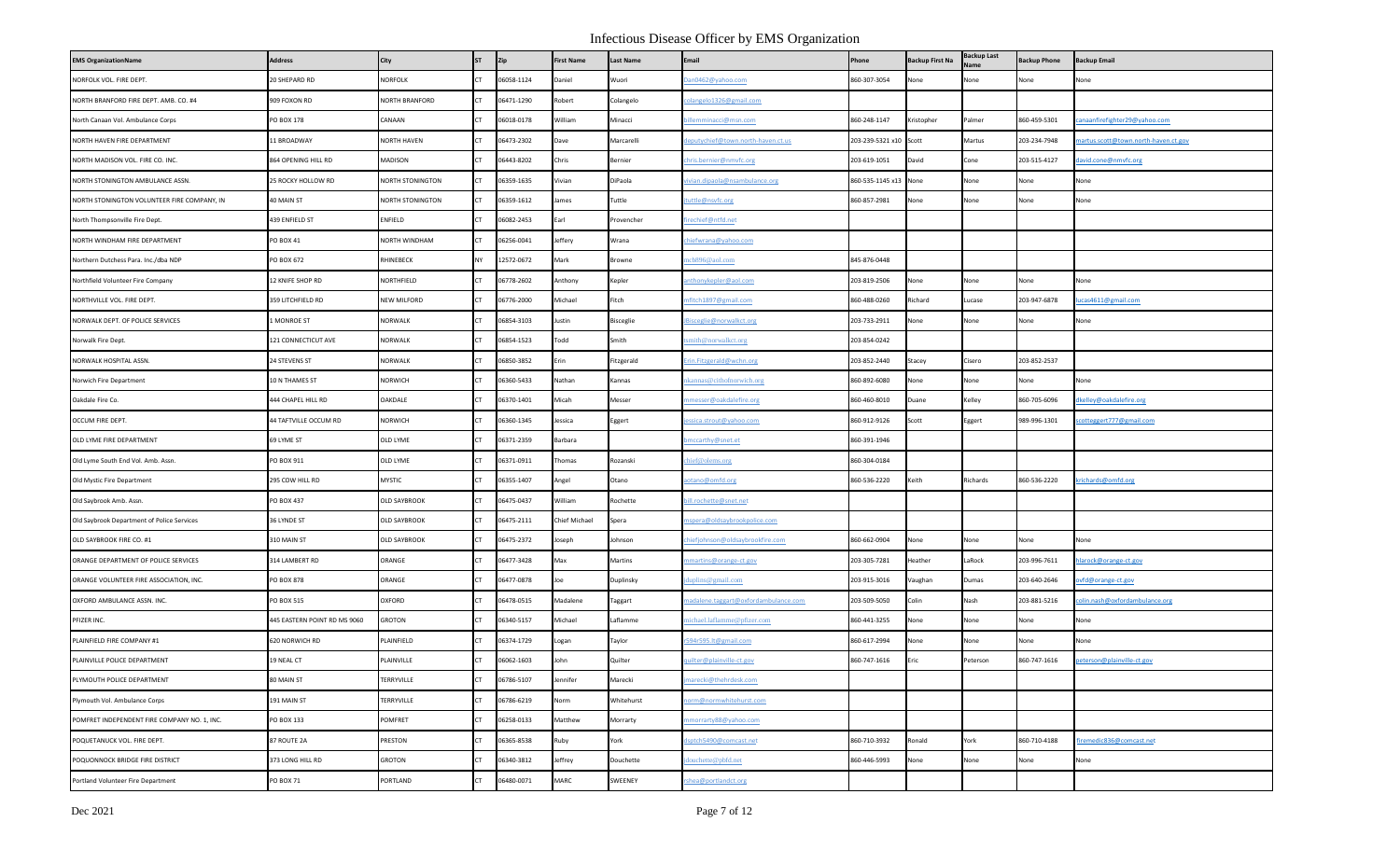| <b>EMS OrganizationName</b>                        | <b>Address</b>        | City                 | <b>ST</b> | Zip        | <b>First Name</b> | <b>Last Name</b>       | Email                            | Phone        | <b>Backup First Na</b> | Backup Last<br>lame | <b>Backup Phone</b> | <b>Backup Email</b>               |
|----------------------------------------------------|-----------------------|----------------------|-----------|------------|-------------------|------------------------|----------------------------------|--------------|------------------------|---------------------|---------------------|-----------------------------------|
| PRATT & WHITNEY DIV. OF UTC                        | 400 MAIN ST MS 117-23 | <b>EAST HARTFORD</b> |           | 06108-0968 | Elaine            | ochem                  | aine.Lochem@pw.utc.com           |              |                        |                     |                     |                                   |
| Pratt & Whitney-Med Team-Middletown                | AIRCRAFT RD MS 404-12 | MIDDLETOWN           |           | 06457-5723 | Patrick           | O'Callahan             | ATRICK.OCALLAHAN@WORKCARE.COM    |              |                        |                     |                     |                                   |
| Preston City Fire Dept.                            | 412 ROUTE 165         | PRESTON              |           | 06365-8138 | Jennifer          | Harris                 | 9. jennifer.harris@gmail.com     |              |                        |                     |                     |                                   |
| PUTNAM E.M.S. AMBULANCE SERVICE INC.               | PO BOX 365            | PUTNAM               |           | 06260-0365 | Mathew            | Whipple                | whipple.wtvfd@gmail.com          |              |                        |                     |                     |                                   |
| QUIAMBAUG VOLUNTEER FIRE DEPARTMENT                | 50 OLD STONINGTON RD  | <b>STONINGTON</b>    |           | 06378-2607 | Theresa           | Hersh                  | nersh@quiambaugfire.org          |              |                        |                     |                     |                                   |
| QUINEBAUG VOLUNTEER FIRE DEPARTMENT                | PO BOX 144            | QUINEBAUG            |           | 06262-0144 | Justine           | Gendreau               | vfd83@qvfd.net                   |              |                        |                     |                     |                                   |
| QUINNIPIAC UNIVERSITY STUDENT EMS                  | 275 MOUNT CARMEL AVE  | HAMDEN               |           | 06518-1905 | Richard           | Hally                  | chard.hally@qu.edu               | 203-582-8782 |                        |                     |                     |                                   |
| REDDING FIRE DISTRICT #1 (Fire & EMS #1)           | PO BOX 1151           | REDDING CENTER       |           | 06875-1151 | Sean              | McKenney               | HIEF@REDDINGFIRE1.ORG            | 203-648-3531 | Jeanne                 | McKenney            | 203-460-4874        | mssuperviosr@rfd1.us              |
| REDDING POLICE DEPT                                | 96 HILL RD            | REDDING              |           | 06896-2007 | Stephen           | Schnell                | chnell@rpdct.us                  | 203-938-3400 | None                   | None                | None                | one                               |
| RIDGEFIELD FIRE DEPT.                              | <b>CATOONAH ST</b>    | RIDGEFIELD           |           | 06877-4413 | Michael           | <b>Frenck</b>          | dmtrenck@ridgefieldct.org        | 203-434-1737 | Jerry                  | Myers               | 203-994-9777        | fdchief@ridgefieldct.org          |
| RIDGEFIELD POLICE DEPT.                            | 76 EAST RIDGE RD      | RIDGEFIELD           |           | 06877-5022 | Jeffrey           | Smith                  | pd163@ridgefieldct.org           | 203-438-6531 |                        |                     |                     |                                   |
| ROCKY HILL POLICE DEPARTMENT                       | 699 OLD MAIN ST       | <b>ROCKY HILL</b>    |           | 06067-1517 | Jeffrey           | Foss-Rugan             | oss-rugan@rockyhillct.gov        |              |                        |                     |                     |                                   |
| Rocky Hill Vol. Ambulance                          | PO BOX 353            | <b>ROCKY HILL</b>    |           | 06067-0353 | Nancy             | Brescia                | brescia@rockyhillct.gov          | 860-221-5837 | Kim                    | Ricci               |                     | ricci@rockyhillct.gov             |
| Roxbury Ambulance Assn                             | PO BOX 94             | ROXBURY              |           | 06783-0094 | Bernie            | Meehan                 | Meehan282@aol.com                | 203-788-2141 | Sarah                  | .auriat             | 203-788-2056        | arahraa@earthlink.net             |
| ROY B. PETTENGILL AMBULANCE ASSOCIATION            | PO BOX 308            | MARLBOROUGH          |           | 06447-0308 | Mark              | Merritt                | wnsnstuff@comcast.net            | 860-916-9577 | Ryan                   | Farrellu            | 860-966-2140        | plenry1722@icloud.com             |
| SACRED HEART UNIVERSITY - DEPARTMENT OF PUBLI      | 5151 PARK AVE         | FAIRFIELD            |           | 06825-1090 | Besty             | Chachiko, MD           | uhealth-clachkob@sacredheart.edu | 203-371-7388 | None                   | None                | None                | None                              |
| SALEM VOLUNTEER FIRE DEPARTMENT                    | 424 HARTFORD RD       | SALEM                |           | 06420-3603 | Deborah           | Cadwell                | ampwitch@aol.com                 | 860-984-5753 | Eugene                 | Maiorano            | 860-859-0942        | alem21@comcast.net                |
| SALISBURY VOL. AMBULANCE SERVICE                   | PO BOX 582            | SALISBURY            |           | 06068-0582 | Fern              | Brazee                 | $rns1525$ @gmail.com             | 860-671-0656 |                        |                     |                     |                                   |
| SANDY HOOK VOL. FIRE AND RESCUE CO.                | PO BOX 783            | SANDY HOOK           |           | 06482-0783 | Karin             | Halstead               | nh426@att.net                    | 203-270-4392 | Bill                   | Halstead            | 203-948-7129        | rechief401@sandhookfire.org       |
| SCOTLAND VOL. FIRE DEPT.                           | PO BOX 48             | SCOTLAND             |           | 06264-0048 | Nathan            | Hall                   | ithan.d.hall29@gmail.com         | 203-800-5054 | lason                  | Beaumont            | 860-450-1525        | hief@svfd16.com                   |
| SECURITAS SECURITY SERVICES USA                    | 108 MILL PLAIN RD     | <b>DANBURY</b>       |           | 06811-5146 | Steven            | Kingross               | teven.kinross@securitasinc.com   | 860-289-6496 | None                   | None                | None                | None                              |
| SEYMOUR AMBULANCE ASSN. INC.                       | 4 WAKELEY ST          | SEYMOUR              |           | 06483-2820 | Kyle              | Kelley                 | <u>celley@seymourems.org</u>     | 203-888-8843 | Bryan                  | Ryan                | 203-888-8843        | ryan@seymourems.org               |
| SHAKER PINES FIRE DISTRICT NO. 5                   | 37 BACON RD           | ENFIELD              |           | 06082-2379 | Charles           | Macsata                | macsata@spfd.net                 | 860-749-8552 | lames                  | Nolan               | 860-749-8552        | nolan@spfd.net                    |
| SHARON FIRE DEPT. INC.                             | PO BOX 357            | SHARON               |           | 06069-0357 | Thomas            | Bartram                | hbartram@gmail.com               | 860-346-5364 | lamie                  | Casey               | 860-387-3717        | asey2387@gmail.com                |
| Sherman Vol. Fire Dept.                            | PO BOX 249            | SHERMAN              |           | 06784-0249 | Christine         | Walsh                  | nwalsh1@gmail.com                | 860 354 9273 | Katharine              | Grant               | 203-770-4046        | athygrantsvfd@aol.com             |
| SIKORSKY AIRCRAFT CORPORATION                      | PO BOX 9729           | STRATFORD            |           | 06615-9129 | Donny             | <sup>2</sup> izzorusso | onny.j.pizzorusso@Imco.com       | 203-212-4902 | onathan                | Rinkewith           | 203-218-4349        | on.rinkewith@Imco.com             |
| SIMSBURY POLICE DEPARTMENT                         | 933 HOPMEADOW ST      | SIMSBURY             |           | 06070-1822 | Thomas            | Sheehan                | heehan@pd.simsbury-ct.gov        | 860-658-3106 |                        |                     |                     |                                   |
| Simsbury Volunteer Amb. Assoc.                     | PO BOX 301            | SIMSBURY             |           | 06070-0301 | KARIN             | STEWART                | STEWART@SIMSBURYEMS.COM          | 860-658-7213 | None                   | None                | None                | None                              |
| SIMSBURY VOLUNTEER FIRE COMPANY                    | 871 HOPMEADOW ST      | SIMSBURY             |           | 06070-1821 | (ristin           | Kelley                 | kelley@simsburyfd.org            | 860-982-6861 | lason                  | .oftus              | 860-808-6144        | oftus@simsburyfd.org              |
| SKMP Enterprises Inc. D/b/a Access Ambulance Servi | <b>PO BOX 188</b>     | <b>NORTH HAVEN</b>   |           | 06473-0188 | Mark              | <b>Trompeter</b>       | ITROMPETER@NELSONAMBULANCE.COM   | 203-592-9761 | hillip                 | <b>Onofrio</b>      | 203-996-2210        | onofrio@nelsonambulance.com       |
| SOUTH FIRE DISTRICT                                | 445 RANDOLPH RD       | MIDDLETOWN           | <b>CT</b> | 06457-5607 | Nicholas          | Fischer                | fischer@southfiredistrict.com    | 860-347-6661 | James                  | Trzaski             | 860-347-6661        | amestrzaski@southfiredistrict.com |
| South Killingly Fire Dept.                         | PO BOX 31             | DANIELSON            |           | 06239-0031 | Amanda            | Martel                 | hyankees20@yahoo.com             | 860-208-4462 | None                   | None                | None                | None                              |
| SOUTH MANCHESTER FIRE DEPARTMENT                   | 75 CENTER ST          | MANCHESTER           |           | 06040-5002 | Joshua            | Beaulieu               | eaulieuj@manchesterct.gov        |              |                        |                     |                     |                                   |
| SOUTH WINDHAM FIRE DEPARTMENT                      | PO BOX 4              | SOUTH WINDHAM        |           | 06266-0004 | Theodore          | Colwell                | 08493@netzero.net                | 860-423-7922 | lan                    | Mott                | 860-423-6666        | mott@snet.net                     |
| South Windsor Police Services                      | 151 SAND HILL RD      | SOUTH WINDSOR        | CT.       | 06074-2026 | Glenn             | Buonanducci            | enn.buonanducci@southwindsor.org | 860-644-2551 | None                   | None                | None                | None                              |
| SOUTH WINDSOR VOLUNTEER FIRE DEPARTMENT            | 1175 ELLINGTON RD     | SOUTH WINDSOR        | CT        | 06074-2602 | Debra             | Burch                  | burch@southwindsorfire.org       | 203-788-8031 | Kevin                  | Cooney              | 860-982-0400        | cooney@southwindsorfire.org       |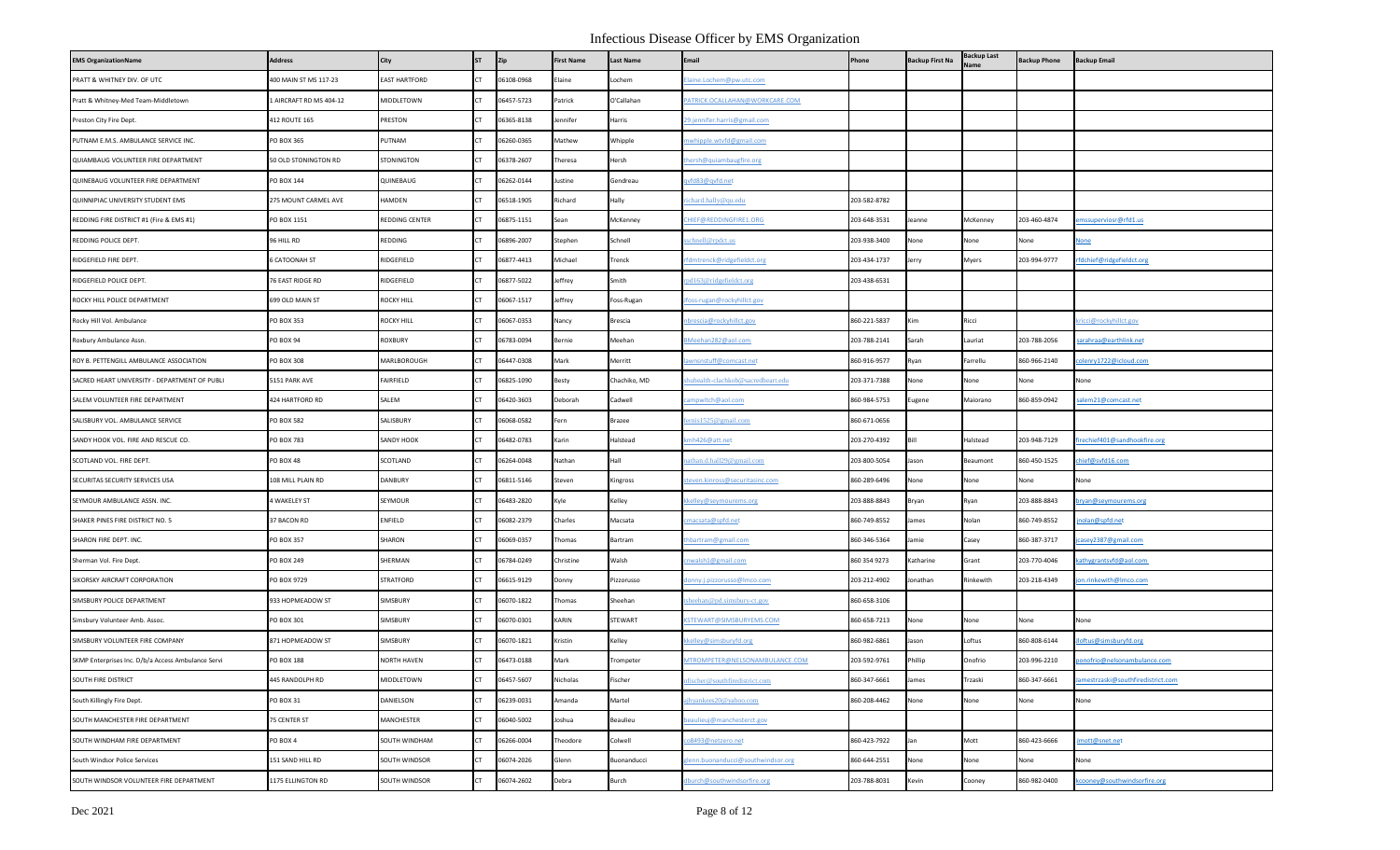| <b>EMS OrganizationName</b>                  | <b>Address</b>         | City                    | <b>ST</b> | Zip        | <b>First Name</b>                 | <b>Last Name</b> | <b>Email</b>                  | Phone        | Backup First Na | Backup Last | <b>Backup Phone</b> | <b>Backup Email</b>           |
|----------------------------------------------|------------------------|-------------------------|-----------|------------|-----------------------------------|------------------|-------------------------------|--------------|-----------------|-------------|---------------------|-------------------------------|
| Southbury Ambulance Assn.                    | 68 GEORGES HILL RD     | SOUTHBURY               | CT.       | 06488-2613 | Suzanne                           | /etter           | etter@southburyambulance.org  | 203-733-3835 | Geralyn         | Hoyt        | 203-228-2785        | noyt@southburyambulance.org   |
| Southbury Police Dept.                       | 421 MAIN ST S          | SOUTHBURY               | CT.       | 06488-2210 | Anthony                           | Armeno           | .armeno@southbury-ct.gov      | 203-264-5912 |                 |             |                     |                               |
| SOUTHBURY TRAINING SCHOOL FIRE DEPARTMENT    | <b>PO BOX 872</b>      | SOUTHBURY               | CT.       | 06488-0901 | imothy                            | Baldwin          | imothy.baldwin@ct.gov         | 203-437-2890 | Michelle        | Palermo     | 860-417-9335        | michelle.palermo@ct.gov       |
| SOUTHINGTON FIRE DEPARTMENT                  | 310 N MAIN ST          | SOUTHINGTON             | CT.       | 06489-2524 | Scott                             | DiBattista       | dibattista@southington.org    | 860-621-3202 | Richard         | Butler      | 360-621-3202        |                               |
| Southington Police Dept.                     | 69 LAZY LN             | SOUTHINGTON             | CT.       | 06489-1763 | Shane                             | .ockwood         | ockwoods@southington.org      | 860-276-6276 | None            | None        | None                | None                          |
| SOUTHPORT FIRE DEPARTMENT                    | PO BOX 454             | SOUTHPORT               | <b>CT</b> | 06890-0454 | Michael                           | Bihary           | nbihary@southportfire.org     | 203-254-4747 |                 |             |                     |                               |
| SPRINGDALE FIRE COMPANY INC.                 | PO BOX 4301            | STAMFORD                | <b>CT</b> | 06907-0301 | Chris                             | Socci            | hrisgs102@gmail.com           |              |                 |             |                     |                               |
| STAFFORD AMBULANCE ASSN.                     | 27 WILLINGTON AVE      | <b>STAFFORD SPRINGS</b> | <b>CT</b> | 06076-1620 | Catherine                         | Cannon           | cancat6@aol.com               | 860-209-0756 | Alex            | Moore       | 860-818-5812        | moore1047@aol.com             |
| STAFFORD FIRE DEPARTMENT COMPANY #1          | PO BOX 147A            | STAFFORDVILLE           |           | 06077-0147 | Manuela                           | Sarles           | Ajaylaj@gmail.com             | 860-604-5035 | David           | Lucia       | 360-634-0378        | lavid.lucia@snet.net          |
| STAMFORD EMS INC.                            | 684 LONG RIDGE RD      | STAMFORD                | <b>CT</b> | 06902-1225 | loseph                            | .archeveque      | rcheveque@stamfordems.org     | 203-223-0977 | Edward          | 3rowne      | 203-233-1738        | owne@stamfordems.org          |
| STAMFORD FIRE AND RESCUE DEPARTMENT          | 629 MAIN ST            | STAMFORD                | CT.       | 06901-2010 | Matt                              | almer            | mshar1028@yahoo.com           | 203-977-4763 | None            | None        | Vone                | None                          |
| STERLING FIRE DISTRICT                       | 225 MAIN ST            | STERLING                | CT.       | 06377-1813 | Kurt                              | Oster            | terlingfire@atlanticbbn.net   | 860-564-7435 | Wayne           | Glaude      | 860-564-7435        | terlingfire@atlanticbbn.net   |
| Stonington Police Department                 | 173 S BROAD ST         | PAWCATUCK               | <b>CT</b> | 06379-1920 | Louis                             | Diamanti         | diamanti@stonington-ct.gov    |              |                 |             |                     |                               |
| STONINGTON VOL. AMBULANCE CORP INC           | PO BOX 424             | STONINGTON              |           | 06378-0424 | Theresa                           | Hersh            | hersh@stoningtonambulance.org | 860-535-3721 | Julia           | Stoner      | 360-535-3721        | toner@stoningtonambulance.org |
| STONY HILL VOL. FIRE CO.                     | <b>6 STONY HILL RD</b> | <b>BETHEL</b>           |           | 06801-1053 | lim                               | Mangi            | <u>imes.mangi@snet.net</u>    | 203-778-7416 | John            | Baker       | 203-948-7943        | ohnbakershfd@gmail.com        |
| STORM ENGINE CO. AMB. & RESCUE CORPS         | 151 OLIVIA ST          | <b>DERBY</b>            | <b>CT</b> | 06418-1712 | homas                             | enart St         | sgt026@aol.com                | 203-751-3347 | Brian           | Vezzapette  | 203-889-1342        | derbystormambulance@gmail.com |
| STRATFIELD VOLUNTEER FIRE DEPARTMENT         | 400 JACKMAN AVE        | FAIRFIELD               | CT.       | 06825-1728 | Jason                             | Prevelige        | prevelige@yahoo.com           | 203-449-5004 |                 |             |                     |                               |
| <b>STRATFORD EMS</b>                         | LORDSHIP STATION       | <b>STRATFORD</b>        | <b>CT</b> | 06497      | MICHAEL                           | LOIZ             | nloiz@townofstratford.com     | 203-385-4060 | Kevin           | Giasullo    | 203-385-4060        | cgiasullo@townofstratford.com |
| STRATFORD FIRE DEPARTMENT                    | 2750 MAIN ST           | STRATFORD               |           | 06615-5816 | Jermaine                          | Atkinson         | tkinson@townofstratford.com   | 203-727-8000 | Brian           | Lampart     | 203-854-4070        | ampart@townofstratford.com    |
| Submarine Base Fire Dept.                    | PO BOX 950             | <b>GROTON</b>           | <b>CT</b> | 06349-5950 | JEFF                              | POST             | effrey.post@navy.mil          | 860-694-4289 | Thomas          | Clapsadle   | 860-694-5080        | nomas.clapsadle@navy.mil      |
| SUFFIELD POLICE DEPT.                        | 911 MOUNTAIN RD        | SUFFIELD                |           | 06078-3074 | John                              | Spencer          | hief@suffieldems.org          | 860-668-3888 | Richard         | rown        | 360-668-3382        | brown@suffieldct.gov          |
| Suffield Vol. Ambulance Assn.                | PO BOX 642             | SUFFIELD                | CT.       | 06078-0642 | John                              | Spencer          | hief@suffieldems.org          | 860-212-4465 | None            | None        | None                | None                          |
| TAFTVILLE VOLUNTEER FIRE DEPT.               | PO BOX 341             | TAFTVILLE               | <b>CT</b> | 06380-0341 | Charles                           | Miclette         | retuna28@yahoo.com            | 860-886-3901 |                 |             |                     |                               |
| THOMASTON POLICE DEPARTMENT                  | 158 MAIN ST            | <b>HOMASTON</b>         |           | 06787-1744 | Lawrence                          | Gelati           | sgelati@thomastonct.org       | 860-601-7717 | None            | None        | None                | None                          |
| THOMASTON VOL. AMBULANCE CORPS. INC.         | 237 S MAIN ST          | <b>HOMASTON</b>         | <b>CT</b> | 06787-1813 | skip                              | gelati           | vac18@aol.com                 |              |                 |             |                     |                               |
| Thompson Fire Engine Company                 | 70 CHASE RD            | <b>THOMPSON</b>         |           | 06277-2853 | Matthew                           | Grauer           | npgrauer@sbcglobal.net        | 860-208-3995 | Matthew         | Grauer      | 360-208-3995        | npgrauer@sbcglobal.net        |
| THOMPSONVILLE FIRE DEPT.                     | 35 N MAIN ST           | ENFIELD                 |           | 06082-3337 | Scott                             | Ellis            | ellis@enfield.org             | 860-847-2134 | David           | Deskis      | 860-803-9399        | deskis@enfield.org            |
| <b>Tolland Fire Dept.</b>                    | 21 TOLLAND GRN         | TOLLAND                 | <b>CT</b> | 06022      | Alexandra                         | Maghear          | maghear@tolland.org           | 757-375-7683 | Carrie          | Racicot     | 860-944-1869        | lloangel@aol.com              |
| Torrington Fire Department                   | 111 WATER ST           | TORRINGTON              |           | 06790-5321 | David                             | Tripp            | david_tripp@torringtonct.org  |              |                 |             |                     |                               |
| TOWN OF CANTON VOL. FIRE & EMS DEPARTMENT    | TOWN HALL              | COLLINSVILLE            | <b>CT</b> | 06084-3028 | Richard                           | Hutchings        | nutchings@townofcantonct.org  | 860-883-0268 | Bruce           | Lockwwod    | 860-883-4280        | olockwood@townofcantonct.org  |
| TOWN OF COVENTRY FIRE/EMS DEPARTMENT         | 1755 MAIN ST           | COVENTRY                | <b>CT</b> | 06238-3618 | Beth                              | Mancini          | gold@sbcglobal.net            | 860-742-1606 | Jimmy           | McLoughlin  | 860-817-2745        | imcloughlin@coventryct.org    |
| TOWN OF GUILFORD FD AMBULANCE                | 390 CHURCH ST          | GUILFORD                | CT.       | 06437-2004 | lames                             | Considine        | onsidine@guilfordfire.com     | 203-453-8056 | Michael         | Shove       | 203-453-8056        | mshove@guilfordfire.com       |
| TOWN OF MANSFIELD DIV. OF FIRE AND EMERGENCY | 4 S EAGLEVILLE RD      | STORRS MANSFIELD        | CT        | 06268-2574 | Captain W. Cornell/FF Rick Landry |                  | cornellws@mansfieldct.org     |              |                 |             |                     |                               |
| TOWN OF NORTH BRANFORD POLICE DEPT.          | 260 FOREST ROAD        | NORTH BRANFORD          | CT.       | 06471      | Robert                            | Deko             | leko@nbpolicect.org           | 203-842-2703 | Timothy         | unningham   | 203-484-2703        | unningham@nbpolicct.org       |
| TOWN OF SOMERS FIRE DEPARTMENT               | 400 MAIN ST            | SOMERS                  |           | 06071-1918 | John                              | Roache           | oache@somersct.gov            | 860-749-7626 | Bob             | Wheeler     | 860-749-7626        | owheeler@somersct.gov         |
| TOWN OF WATERFORD FIRE DEPARTMENT            | 15 ROPE FERRY RD       | WATERFORD               | CT.       | 06385-2806 |                                   |                  |                               |              |                 |             |                     |                               |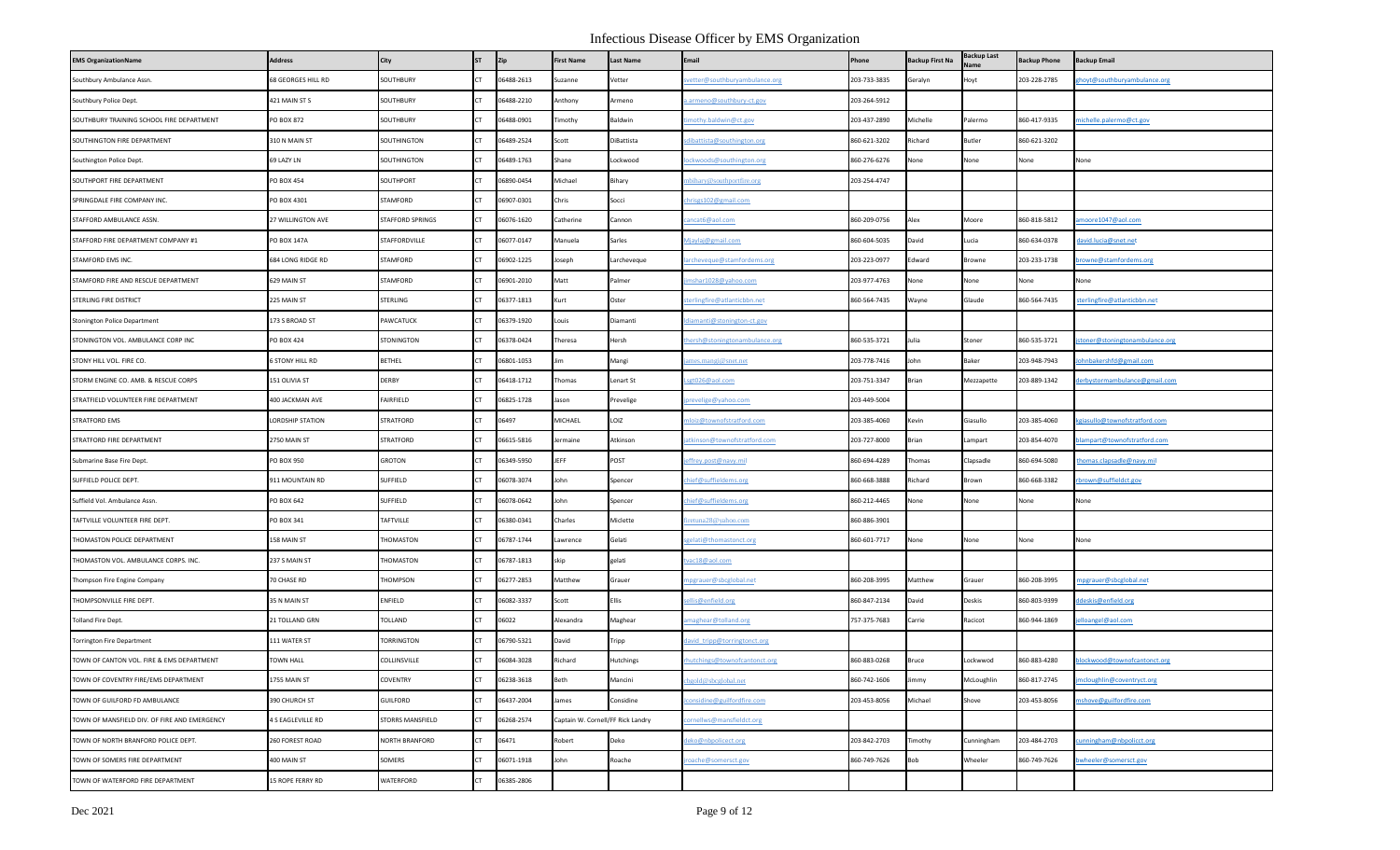| <b>EMS OrganizationName</b>                  | <b>Address</b>            | City                 | <b>ST</b> | Zip        | <b>First Name</b> | <b>Last Name</b> | Email                                       | Phone           | Backup First Na | Backup Last<br>Vame | <b>Backup Phone</b> | <b>Backup Email</b>                         |
|----------------------------------------------|---------------------------|----------------------|-----------|------------|-------------------|------------------|---------------------------------------------|-----------------|-----------------|---------------------|---------------------|---------------------------------------------|
| TRI STATE KART CLUB                          | 36 JACKSON RD             | POMFRET CENTER       | <b>CT</b> | 06259-1116 | Brian             | Strong           | strongcvfd5@hotmail.com                     |                 |                 |                     |                     |                                             |
| TRINITY HEALTH OF NEW ENGLAND EMERGENCY ME   | 15 W DOVER ST             | <b>WATERBURY</b>     | CT.       | 06706-1028 | Mark              | Zarrella         | nark.zarrella@trinityhealthofneems.org      | 860-601-2593    | Kevin           | )ombroski           | 203-721-4331        | kevin.dombroski@trinityhealthofneems.org    |
| TRUMBULL EMS                                 | 250 MIDDLEBROOKS AVE      | TRUMBULL             | CT.       | 06611-3015 | Leigh             | Goodman          | goodman@trumbull-ct.gov                     | 203-690-2427    | Katherine       | O'Connor            | 203-452-5146        | coconnor@trumbull-ct.gov                    |
| TRUMBULL POLICE DEPARTMENT                   | 158 EDISON RD             | TRUMBULL             | CT        | 06611-4139 | Timothy           | Fedor            | fedor@trumbull-ct.gov                       | 203-452-3849    | None            | None                | None                | None                                        |
| Turn of River Fire Dept.                     | 268 TURN OF RIVER RD      | STAMFORD             | CT.       | 06905-1321 | Steven            | Rivieccio        | rivieccio@trfd.com                          | 203-451-6224    | None            | None                | None                | None                                        |
| Union Volunteer Fire Department              | 1049 BUCKLEY HWY          | UNION                | CT.       | 06076-4802 | Paul              | Wentworth        | tation72@unionfire.org                      | 860-748-6302    | None            | None                | None                | None                                        |
| UNIVERSITY OF CONNECTICUT FIRE DEPT.         | 126 N EAGLEVILLE RD       | STORRS MANSFIELD     | CT        | 06269-9095 | Neil              | rendergast       | eil.prendergast@uconn.edu                   |                 |                 |                     |                     |                                             |
| University of Hartford Public Safety         | 200 BLOOMFIELD AVE        | <b>WEST HARTFORD</b> | <b>CT</b> | 06117-1545 | Pete              | Bergenholtz      | ergenhol@hartford.edu                       | 860.768.7823    | Mike            | Kaselouskas         | 860-768-7873        | kaselousk@hartford.edu                      |
| UNIVERSITY OF NEW HAVEN CAMPUS EMERGENCY M   | 300 BOSTON POST RD        | WEST HAVEN           | CT        | 06516-1916 | Joseph            | Soto             | soto@newhaven.edu                           | 203-479-4262    |                 |                     |                     |                                             |
| VALLEY EMS                                   | 764 DERBY AVE             | SEYMOUR              | CT.       | 06483-2412 | Christopher       | Brown            | ems5zulu25@gmail.com                        | 203-308-2332    | None            | None                | None                | None                                        |
| VERNON FIRE DEPT.                            | 280 WEST ST               | VERNON               | CT        | 06066-4139 | Chris             | lammick          | hammick@vernon-ct.gov                       | 860-871-7468 x6 | Jean            | Gauthier            | 860-918-6561        | gauthier@vernon-ct.gov                      |
| VERNON POLICE DEPARTMENT                     | 725 HARTFORD TPKE         | VERNON               | CT        | 06066-5115 | William           | Meier            | vmeier@vernon-ct.gov                        |                 |                 |                     |                     |                                             |
| VOLUNTEER FIRE DEPT. OF NEW FAIRFIELD        | PO BOX 8307               | <b>NEW FAIRFIELD</b> | <b>CT</b> | 06812-8307 | Will              | Hamblet          | Vfvfd52@outlook.com                         |                 |                 |                     |                     |                                             |
| Volunteer Fire Dept. of Prospect Inc.        | PO BOX 7001               | PROSPECT             | CT        | 06712-0001 |                   | Conway           | atrickconway740@sbcglobal.net               | 203-509-5780    | <b>Bill</b>     | Lauber              | 203-509-0920        | blauber@prospectfire.org                    |
| VOLUNTOWN VOLUNTEER FIRE COMPANY #1          | PO BOX 10                 | VOLUNTOWN            | CT        | 06384-0010 | Joseph            | Grenier          | hief@voluntownfire.org                      |                 |                 |                     |                     |                                             |
| WALLINGFORD DEPT. OF FIRE SVS.               | 75 MASONIC AVE            | WALLINGFORD          | <b>CT</b> | 06492-3019 | Samuel            | Wilson           | wilson@wallingfordfd.com                    | 203-605-1226    |                 |                     |                     |                                             |
| WAREHOUSE POINT FIRE DISTRICT                | PO BOX 738                | <b>EAST WINDSOR</b>  | CT.       | 06088-0738 | Jon               | Hibbard          | hibbard@whpfd.org                           | 860-982-3975    | None            | None                | None                | None                                        |
| WARREN VOL. FIRE CO. INC.                    | 11 SACKETT HILL RD        | WARREN               | CT.       | 06754-1713 | Patrice           | Lago             | olagornemt@gmail.com                        | 203-417-3147    | None            | None                | None                | None                                        |
| Washington Ambulance Assn. Inc.              | <b>PO BOX 294</b>         | WASHINGTON DEPOT     | CT        | 06794-0294 | Adam              | Woodruff         | hief@washingtonambulance.org                | 860-671-1352    |                 |                     |                     |                                             |
| <b>Washington Police</b>                     | <b>PO BOX 383</b>         | WASHINGTON DEPOT     | CT        | 06794-0383 | Patrick           | Kessler          | <u>kessler@washingtonct.org</u>             |                 |                 |                     |                     |                                             |
| Washington Volunteer Fire Dept.              | <b>PO BOX 244</b>         | WASHINGTON DEPOT     | CT        | 06794-0244 | Craig             | Wilber           | wlbrspn@gmail.com                           |                 |                 |                     |                     |                                             |
| WATER WITCH HOSE CO #2                       | <b>B PROSPECT HILL RD</b> | NEW MILFORD          | CT        | 06776-3731 | Sean              | Delaney          | vaterwitch150th@yahoo.com                   | 203-917-0028    | None            | None                | None                | None                                        |
| Waterbury Fire Department                    | 236 GRAND ST              | <b>WATERBURY</b>     | <b>CT</b> | 06702-1930 | Adam              | Rinko            | irinko@waterburyct.org                      |                 |                 |                     |                     |                                             |
| WATERBURY POLICE DEPARTMENT                  | 255 E MAIN ST             | WATERBURY            | CT        | 06702-2301 | Jose              | Diaz             | diaz@wtbypd.org                             |                 |                 |                     |                     |                                             |
| WATERFORD AMBULANCE ASSN.                    | <b>PO BOX 286</b>         | WATERFORD            | CT        | 06385-0286 | Matthew           | Hughes           | vasvicpres 152@yahoo.com                    | 401-932-2491    |                 |                     |                     |                                             |
| WATERTOWN FIRE DEPARTMENT                    | 935 MAIN ST               | WATERTOWN            | CT.       | 06795-2914 | Tony              | Roundtree        | onyrroundtree@yahoo.com                     | 203-802-4206    | James           | Demarest            | 203-217-2090        | demarest@watertownct.org                    |
| WATERTOWN POLICE DEPARTMENT                  | 195 FRENCH ST             | WATERTOWN            | CT        | 06795-2921 | Steven            | ikowronski       | iskowronski@Watertownctpd.org               | 860-945-5200    | None            | None                | None                | None                                        |
| West Hartford Fire Department (Town of)      | 50 S MAIN ST              | <b>WEST HARTFORD</b> | <b>CT</b> | 06107-2485 | Jason             | Erban            | ason.erban@westhartfordct.gov               | 860-480-5620    | Hugh            | O'Callaghan         | 860-480-5880        | hugh.ocallaghan@westhartfordct.gov          |
| WEST HARTFORD POLICE DEPARTMENT              | 103 RAYMOND RD            | <b>WEST HARTFORD</b> | CT        | 06107-2538 | William           | Norton           | vnorton@westhartfordct.gov                  | 860-570-8812    | William         | Wallace             | 360-523-5203        | vnorton@westhartfordct.gov                  |
| WEST HARTLAND VOLUNTEER FIRE DEPARTMENT INC  | 152 CENTER ST             | <b>WEST HARTLAND</b> | CT.       | 06091-4304 | Morris            | Bateson          | <u>noe.bateson@yahoo.com</u>                | 860-379-5321    | Hilary          | Wilson              | 860-601-1445        | ilwil@gmail.com                             |
| WEST REDDING VOL. FIRE DEPT. DISTRICT CO. #2 | PO BOX 9                  | <b>WEST REDDING</b>  | <b>CT</b> | 06896-0009 | Jayson            | Sherwood         | sistant.chief@westreddingfiredepartment.org | 203-994-4315    |                 | Landwehr            | 203-628-0137        | chieflandwehr@westreddingfiredepartment.org |
| WEST SHORE FIRE DISTRICT                     | 860 OCEAN AVE             | <b>WEST HAVEN</b>    | CT.       | 06516-6843 | Stephen           | Scafariello      | scafariello@westshorefd.com                 | 203-815-4526    | Dickson         | Dugan               | 203-338-8420 x3     | ddugan@westshorefd.com                      |
| WEST STAFFORD FIRE DEPARTMENT                | 144 W STAFFORD RD         | STAFFORD SPRINGS     | CT.       | 06076-1012 | Gary              | Brown            | brown1321@cox.net                           | 860-458-9002    | None            | None                | None                | None                                        |
| WEST THOMPSON INDEPENDENT FIRE ASSOC. #1 INC | 248 W THOMPSON RD         | NORTH GROSVENORD     | CT        | 06255-2602 | Kyle              | Cimochowski      | cimochowski.wtvfd@gmail.com                 | 860-227-7274    | Jonathan        | Robidoux            | 860-576-5276        | robidoux.wtvfd@gmail.com                    |
| WESTBROOK AMBULANCE ASSN.                    | PO BOX 682                | <b>WESTBROOK</b>     | CT        | 06498-0682 | Peter             | Thomas           | mt2875@yahoo.com                            | 860-662-0441    | Gregg           | reost               | 860-790-2459        | prevost@valleyshore911.org                  |
| WESTBROOK FIRE DEPARTMENT                    | PO BOX 691                | <b>WESTBROOK</b>     | CT        | 06498-0691 | Paul              | Campi            | arge039@yahoo.com                           |                 |                 |                     |                     |                                             |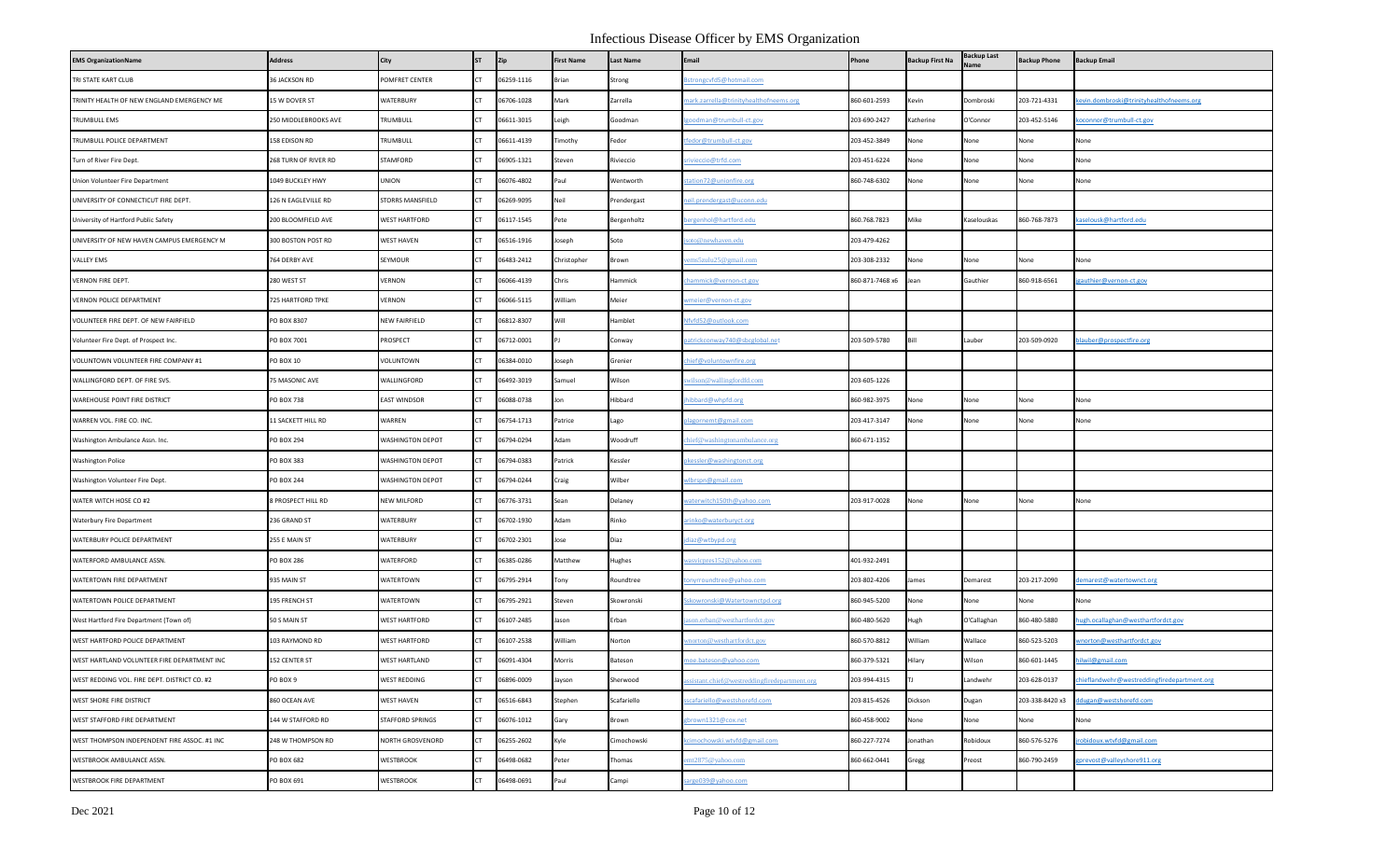| <b>EMS OrganizationName</b>                 | <b>Address</b>        | City                 | <b>ST</b> | Zip        | <b>First Name</b> | <b>Last Name</b> | Email                           | Phone                   | <b>Backup First Na</b> | Backup Last | <b>Backup Phone</b>  | <b>Backup Email</b>                   |
|---------------------------------------------|-----------------------|----------------------|-----------|------------|-------------------|------------------|---------------------------------|-------------------------|------------------------|-------------|----------------------|---------------------------------------|
| WESTERLY AMBULANCE CORPS                    | 30 CHESTNUT ST        | WESTERLY             |           | 02891-2269 | Rachel            | lones            | ones@westerlyambulance.org      | 401-413-2252            | Jeffery                | Barkee      | 401-255-0971         | parker@westerlyambulance.org          |
| WESTERN CONNECTICUT HEALTH NETWORK AFFILIAT | 24 HOSPITAL AVE       | DANBURY              |           | 06810-6099 | Matthew           | Cassavechia      | natthew.cassavechia@wchn.org    | 203-739-7493            | ames                   | Stead       | 203-739-7613         | ames.stead@wchn.org                   |
| Westfield Fire Dept. Inc.                   | 653 EAST ST           | MIDDLETOWN           |           | 06457-1710 | Phil              | Coco             | coco@westfieldfd.ccom           | 203-410-0003            | None                   | None        | None                 | None                                  |
| WESTON CT POLICE DEPT.                      | PO BOX 1182           | WESTON               |           | 06883-0182 | Lynn              | Pokorny          | okorny@westonems.com            |                         |                        |             |                      |                                       |
| WESTON VOL. EMS                             | PO BOX 1163           | WESTON               |           | 06883-0163 | Lynn              | Pokorny          | okorny@westonems.com            |                         |                        |             |                      |                                       |
| Weston Vol. Fire Dept. Inc.                 | PO BOX 1163           | WESTON               |           | 06883-0163 | Lynn              | Pokorny          | ookorny@westonems.com           | 203-515-9979            | Michael                | Schlechter  | 203-278-4379         | nschlechter@westonems.com             |
| <b>Westport EMS</b>                         | 50 JESUP RD           | WESTPORT             |           | 06880-4309 | Kevin             | Doherty          | doherty@westportct.gov          | 203-341-6003            | Marc                   | lartog      | 203-341-6056         | nhartog@westportct.gov                |
| <b>WESTPORT FIRE</b>                        | 515 POST RD E         | WESTPORT             |           | 06880-4404 | Kevin             | Doherty          | doherty@westportct.gov          | 203-293-5166            | Rick                   | Baumblatt   | 203-341-6033         | baumblatt@westportct.gov              |
| Westport Police Dept./Emergency Svs.        | 50 JESUP RD           | WESTPORT             |           | 06880-4309 | Kevin             | Doherty          | doherty@westportct.gov          |                         |                        |             |                      |                                       |
| WETHERSFIELD VOL. AMBULANCE ASSN.           | PO BOX 290008         | WETHERSFIELD         |           | 06129-0008 | Robin             | Neuman           | 8.wethersfieldems@gmail.com     | 860-910-8622            |                        |             |                      |                                       |
| Williamsville Fire Engine Company           | PO BOX 141            | ROGERS               |           | 06263-0141 | Shayne            | Kettle           | haynek60@hotmail.com            |                         |                        |             |                      |                                       |
| WILLIMANTIC FIRE DEPT.                      | PO BOX 115            | WILLIMANTIC          |           | 06226-0115 | Marc              | Scrivener        | nscrivener@windhamct.com        | 860-933-5144            | None                   | None        | None                 | None                                  |
| Willington Fire Dept. #1                    | PO BOX 161            | WILLINGTON           |           | 06279-0161 | Alexander         | Moore            | moore@willingtonfire.org        | 860-818-5812            | Stuart                 | Cobb        | 860-234-9777         | cobb@willingtonfire.org               |
| WILLINGTON HILL FIRE DEPARTMENT             | 24 OLD FARMS RD       | WILLINGTON           |           | 06279-1718 | Thomas            | Snyder           | snt99@aol.com                   |                         |                        |             |                      |                                       |
| WILTON FIRE DEPT.                           | 236 DANBURY RD        | <b>WILTON</b>        |           | 06897-4008 | Geoffrey          | Herald           | eoffherald@gmail.com            | 203-470-4770            | Rocco                  | Grosso      | 203-834-6247         | occo.grosso@wiltonct.org              |
| WILTON POLICE DEPARTMENT                    | 240 DANBURY RD        | <b>WILTON</b>        |           | 06897-4008 | Thomas            | Contan           | nomas.conlan@wiltonct.org       | 203-521-7580            | Robert                 | Cipolla     | 475-747-4122         | obert.cipolla@wiltonct.org            |
| WILTON VOLUNTEER AMBULANCE CORPS            | 234 DANBURY RD        | <b>WILTON</b>        |           | 06897-4008 | Mary              | Galasinski       | ala3@sbcglobal.net              | 203-520-1585            |                        |             |                      |                                       |
| Wilton-Weston ALS Assn. Inc.                | 234 DANBURY RD        | WILTON               |           | 06897-4008 | Aaron             | Katz             | aron.katz@nuvancehealth.org     | 203-855-3683            |                        |             |                      |                                       |
| WINCHESTER POLICE DEPARTMENT (WINSTED)      | 338 MAIN ST           | WINSTED              |           | 06098-1640 | Robert            | Varasconi        | varasconi@townofwinchester.org  | 860-379-3355            |                        |             |                      |                                       |
| Windham Center Fire Department              | PO BOX 265            | <b>WINDHAM</b>       |           | 06280-0265 | Stephen           | Varga            | rcfdems@live.com                |                         |                        |             |                      |                                       |
| Windham Community Mem. Hospital             | 112 MANSFIELD AVE     | WILLIMANTIC          |           | 06226-2045 | Pamela            | Harazim          | amela.harazim@hhchealth.org     |                         |                        |             |                      |                                       |
| Windsor Locks Lions Club Ambulance          | PO BOX 105            | <b>WINDSOR LOCKS</b> |           | 06096-0105 | Stuart            | Geres            | vllacmedic10@gmail.com          | 860-690-7183            | None                   | None        | None                 | None                                  |
| WINDSOR LOCKS POLICE DEPT.                  | <b>1 VOLUNTEER DR</b> | <b>WINDSOR LOCKS</b> |           | 06096-2134 | Wayne             | Kulas            | vkulas@windsorlockspolice.com   |                         |                        |             |                      |                                       |
| WINDSOR LOCKS VOL FIRE DEPT                 | 2 VOLUNTEER DR        | <b>WINDSOR LOCKS</b> |           | 06096-2134 | Anthony           | Ruggiero         | ruggiero@wlocks.com             | 860-847-0849            | Gary                   | Ruggiero    | 860-982-5329         | truggiero@wlocks.ocom                 |
| WINDSOR POLICE DEPT                         | 340 BLOOMFIELD AVE    | WINDSOR              |           | 06095-7211 | Andrew            | Power            | ower@townofwindsorct.com        |                         |                        |             |                      |                                       |
| WINDSOR VOL. AMBULANCE INC. D/B/A WINDSOR E | PO BOX 508            | WINDSOR              |           | 06095-0508 | Terrence          | Greaves          | <u>greaves@windsorctems.com</u> | 860-982-7467            | Daniel                 | Moylan      | 860-534-1353         | <u>laniel.moylan@windsorctems.com</u> |
| WINSTED AREA AMBULANCE ASSN.                | <b>PO BOX 56</b>      | WINSTED              |           | 06098-0056 | Rachael           | Dillon           | resident@winstedambulance.org   |                         |                        |             |                      |                                       |
| WOLCOTT POLICE DEPT.                        | 225 NICHOLS RD        | WOLCOTT              |           | 06716-2718 | Christopher       | Wihbey           | wihbey@wolcottpolice.org        |                         |                        |             |                      |                                       |
| WOLCOTT VOL. AMBULANCE ASSN. INC.           | PO BOX 6066           | WOLCOTT              |           | 06716-0066 | William           | Barratt          | il.barratt@wolcottambulance.com | 203-879-4122 x11 Andrew |                        | Albert      | 203-879-4122<br>x125 | andrew.albert@wolcottambulance.com    |
| WOODBRIDGE FIRE DEPARTMENT                  | 100 CENTER RD         | <b>WOODBRIDGE</b>    |           | 06525-1838 | Roger             | Arpaia           | ogerarpaia@woodbrigerfire.com   |                         |                        |             |                      |                                       |
| Woodbridge Police Department                | 4 MEETINGHOUSE LN     | WOODBRIDGE           | CT.       | 06525-1520 | Edward            | Thomas           | thomas@woodbridgepd.com         |                         |                        |             |                      |                                       |
| WOODBURY AMBULANCE ASSN.                    | PO BOX 581            | <b>WOODBURY</b>      |           | 06798-0581 | Robert            | Slivinski        | voodburyems@gmail.com           | 203-525-5604            | Julie                  | Duff        | 203-525-5608         | ulielslivinski@aol.com                |
| WOODBURY POLICE DEPARTMENT                  | 281 MAIN ST S         | <b>WOODBURY</b>      |           | 06798-3449 | Janet             | Morgan           | norgan@woodburyct.org           | 203-263-3100            | Julie                  | Slivinski   | 203-263-2366         | ulielslivinski@aol.com                |
| WOODSTOCK EMS/WOODSTOCK VOL. FIRE ASSOC.    | <b>PO BOX 222</b>     | SOUTH WOODSTOCK      |           | 06267-0222 | Russell           | Downer Jr.       | ussell.downer.jr@gmail.com      | 860-428-7106            | Katie                  | Webster     | 860-230-3373         | webby15@hotmail.com                   |
| YALE E.M.S (YEMS)                           | 55 LOCK ST            | <b>NEW HAVEN</b>     |           | 06511-3603 | Dorothy           | Van Rhijn        | orothyann.vanrhijn@yale.edu     |                         |                        |             |                      |                                       |
| YALE NEW HAVEN SHARP TEAM                   | 77 WILLOW ST          | <b>NEW HAVEN</b>     |           | 06511-2678 | David             | Cone             | avid.cone@yale.edu              |                         |                        |             |                      |                                       |